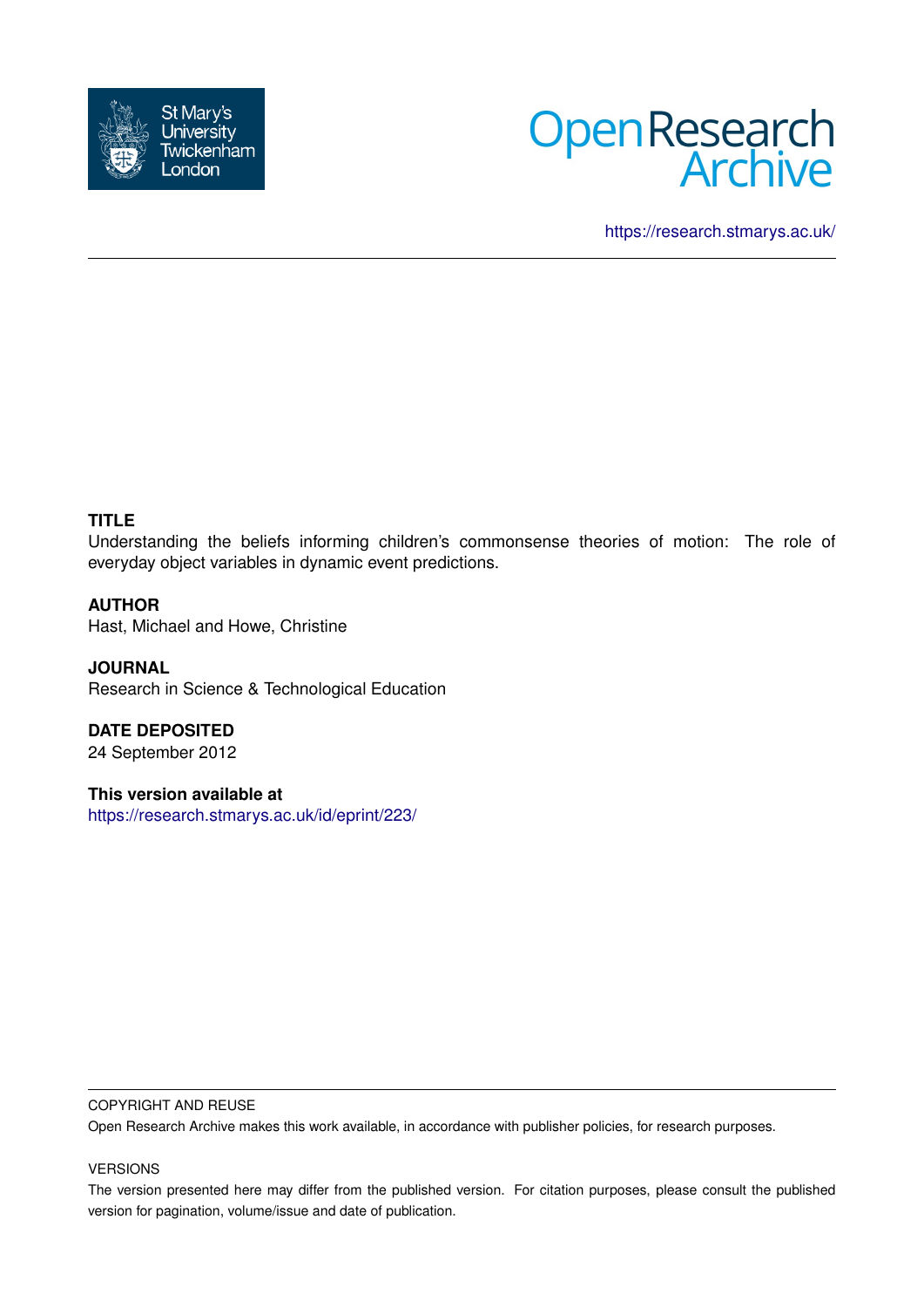St Mary's **University College** Twickenham London

# OpenResearch

Understanding the beliefs informing children's commonsense theories of motion: The role of everyday object variables in dynamic event predictions

# Bib citation:

Hast, Michael and Howe, Christine (2012) Understanding the beliefs informing children's commonsense theories of motion: The role of everyday object variables in dynamic event predictions. Research in Science & Technological Education, 30 (1). pp. 3-15. ISSN 0263-5143

Version: Post-print

Official link: http://dx.doi.org/10.1080/02635143.2011.653876

Copyright and Moral Rights for the articles on this site are retained by the individual authors and/or other copyright owners. For more information on Open-Research Archive's data policy on reuse of materials please consult http:// research.smuc.ac.uk/policies.html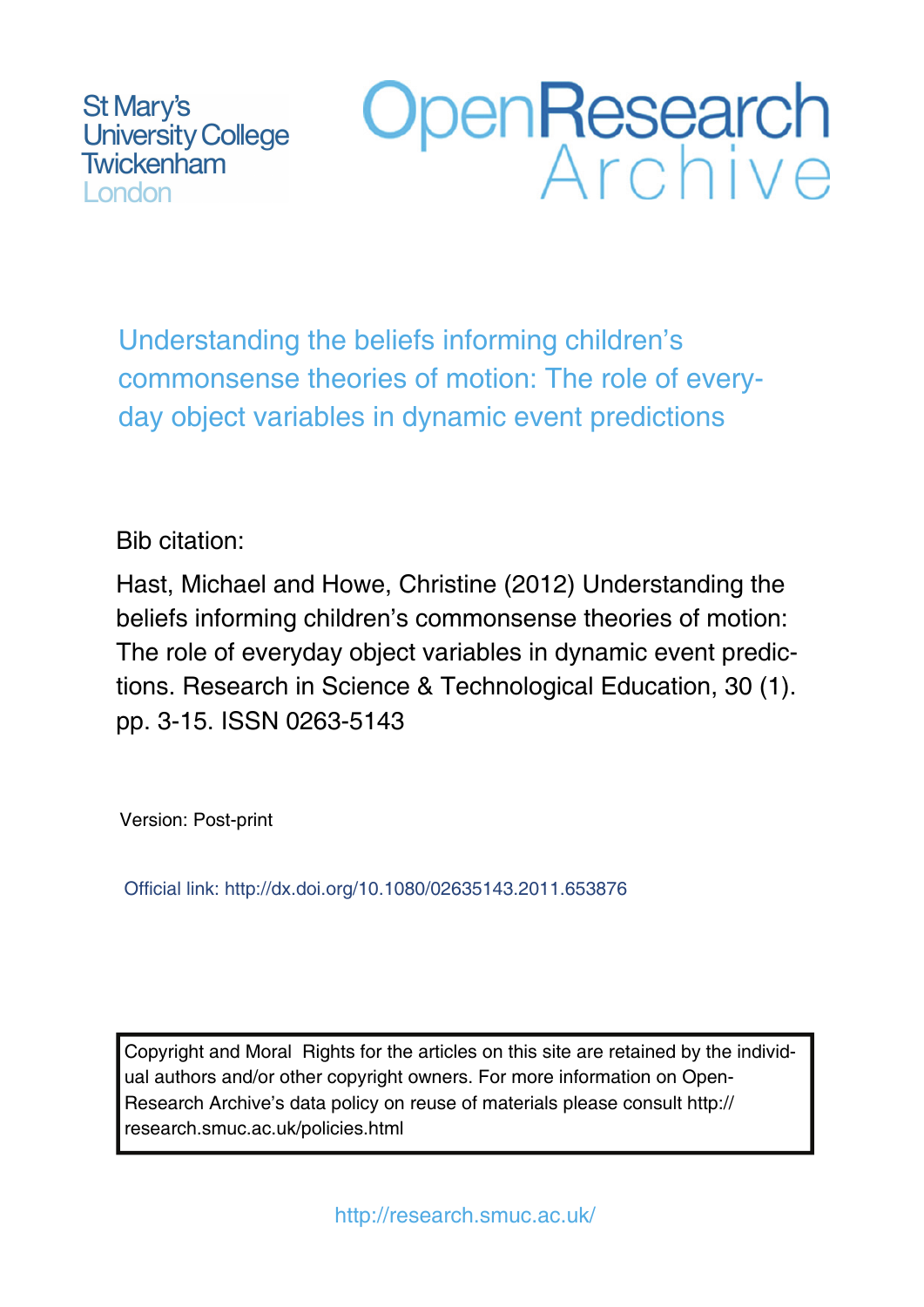# **Understanding the origins of children's commonsense theories of motion: The role of everyday object variables in dynamic event predictions**

# **Abstract**

*Background:* Children are not blank slates when they begin school; they bring prior conceptions about the everyday world with them. These conceptions usually do not comply with accepted scientific views and have to be changed within the process of education. However to do this effectively more needs to be known about the relationship between the everyday world and children's knowledge of scientific principles.

*Purpose:* This study sought answers to the question which object variables children use when reasoning, and how these variables are associated with outcomes. The reported study addresses these issues in relation to object motion.

*Sample, design and methods:* UK primary school children (*n* = 144) aged 5 to 11 years were assessed on their predictions of motion along a horizontal, in fall, and down an incline by using a range of everyday objects by responding to questions where they needed to compare potential motion patterns of the objects.

*Results:* Round shape and smooth texture of objects were consistently associated with faster motion across age groups as well as across motion dimensions. However, faster horizontal motion was associated with lighter and smaller objects across all ages whereas faster fall was associated with heavier objects. While younger children predicted faster incline motion for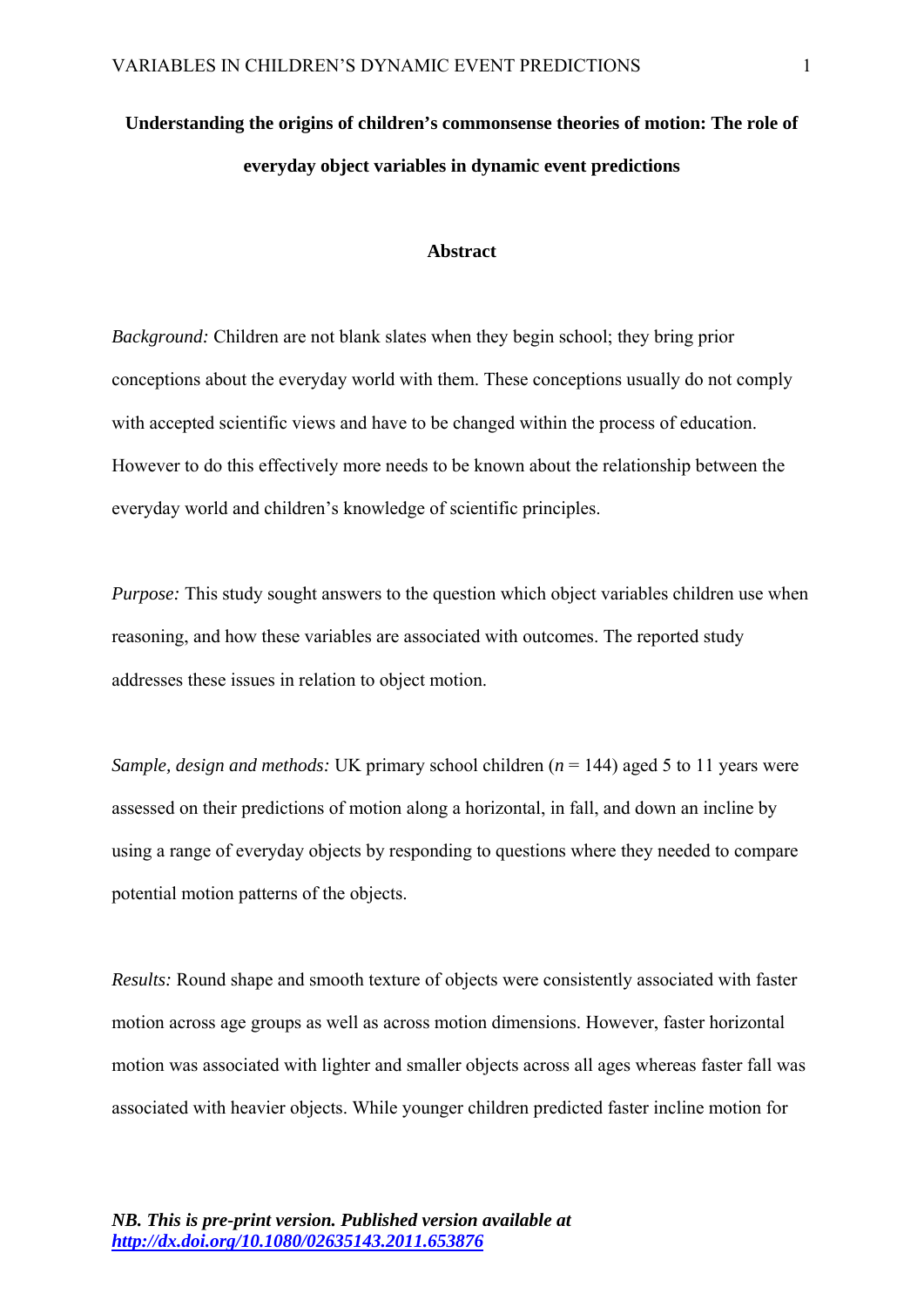lighter and smaller objects, there was a shift in conceptions with age, with older children predicting faster motion for heavier and bigger objects.

*Conclusions:* The overall findings are used to support the development of commonsense theories of motion previously identified, and suggestions for educational practice are made. Specifically, it is suggested that teacher training may need to take these findings into consideration in the development of their programmes.

#### **Introduction**

It is widely accepted that children do not come to formal science education as blank slates but instead possess rich prior conceptions about the physical world (cf. Duit, 2009). Children construct this prior knowledge on the basis of their everyday experiences and interactions (Klaassen, 2005; Vosniadou & Ioannides, 1998). Such notions appear to be particularly prevalent in dynamic situations because of the ubiquitous nature of moving objects in everyday life (diSessa, 1996; Planinic, Boone, Krsnik, & Beilfuss, 2006; Tao & Gunstone, 1999). Indeed, because of its ubiquity motion provides an interesting case to evaluate in terms of children's conceptual development and its role in science education.

A problem of learning lies with what knowledge children possess rather than with what knowledge they do not have (Carey, 2000). It is apparent that children develop commonsense theories of motion that are incommensurate with scientific notions (Bliss & Ogborn, 1988; Bliss, Ogborn, & Whitelock, 1989; Hast & Howe, in press; Ogborn, 1985). While such commonsense theories may suffice for survival in the everyday world (cf. Reif, 2008), they are clearly not accurate enough for education purposes. A further problem is that they are highly resistant to change through education (Bloom & Weisberg, 2007; Chi, 2005;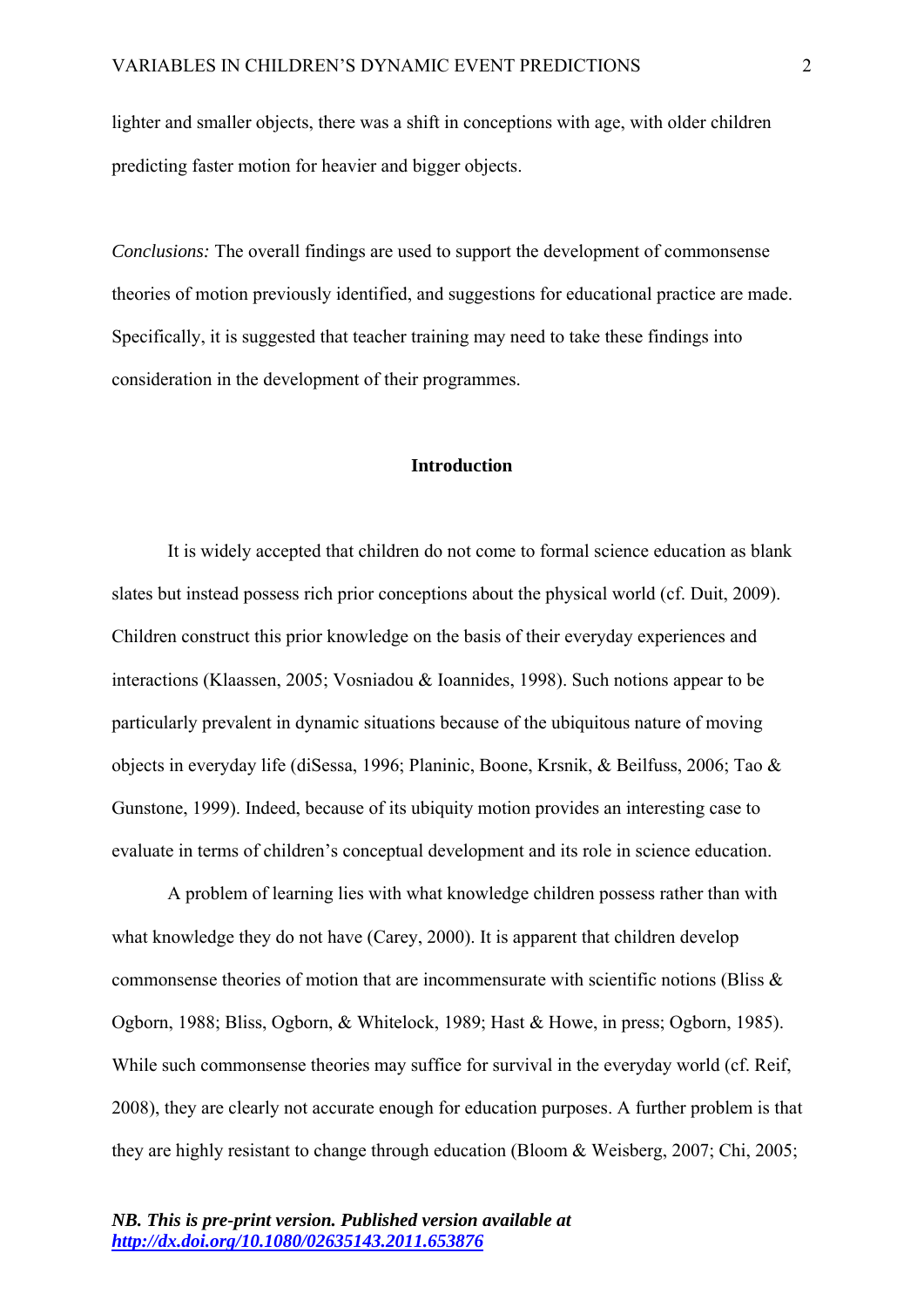Duit, Treagust, & Widodo, 2008), even persisting into adulthood and affecting subsequent learning (Reif, 2008; Sherin, 2006).

Although the concept of commonsense theory provides helpful insights into children's developing ideas of motion, a crucial aspect relating to the development of such theories is missing: whether reasoning depends upon the multiplicity of dimensions along which everyday objects can vary (hereafter, termed 'everyday object variables'). Kinaesthetic and sense experiences have been suggested as a possible source of children's prior conceptions (e.g. Wilkening & Huber, 2002), and the origins of commonsense theories of motion are best explained through children's experiences with everyday objects (cf. Klaassen, 2005; Vosniadou & Ioannides, 1998). This highlights the potential relevance of everyday object variables in children's developing theories of motion.

The National Curriculum for England, Wales and Northern Ireland (DfEE, 1999) specifies that children between the ages of 5 and 7 years should be encouraged to use firsthand experiences to respond to questions relating to the physical world. While in Scotland no official specific requirements currently exist, recommendations in place (e.g. SSERC, 2009) follow a very similar approach. Nevertheless, despite such recommendations, there seems to be discordance between what children know in terms of their commonsense theories and what they should know by the end of primary school regarding motion. Due to the high resistance of children's prior conceptions to change and instruction, understanding the origins of conceptions leading to commonsense theories of motion may therefore have a positive impact on teaching strategies. This shortcoming informed the study to follow.

As regards motion in fall, previous research is relatively consistent, with mass identified as the predominant object variable that is relied upon during reasoning. Faster descent is largely associated with heavy objects across a range of ages (Baker, Murray, & Hood, 2009; Chinn & Malhotra, 2002; Gunstone & White, 1981; Hast & Howe, in press;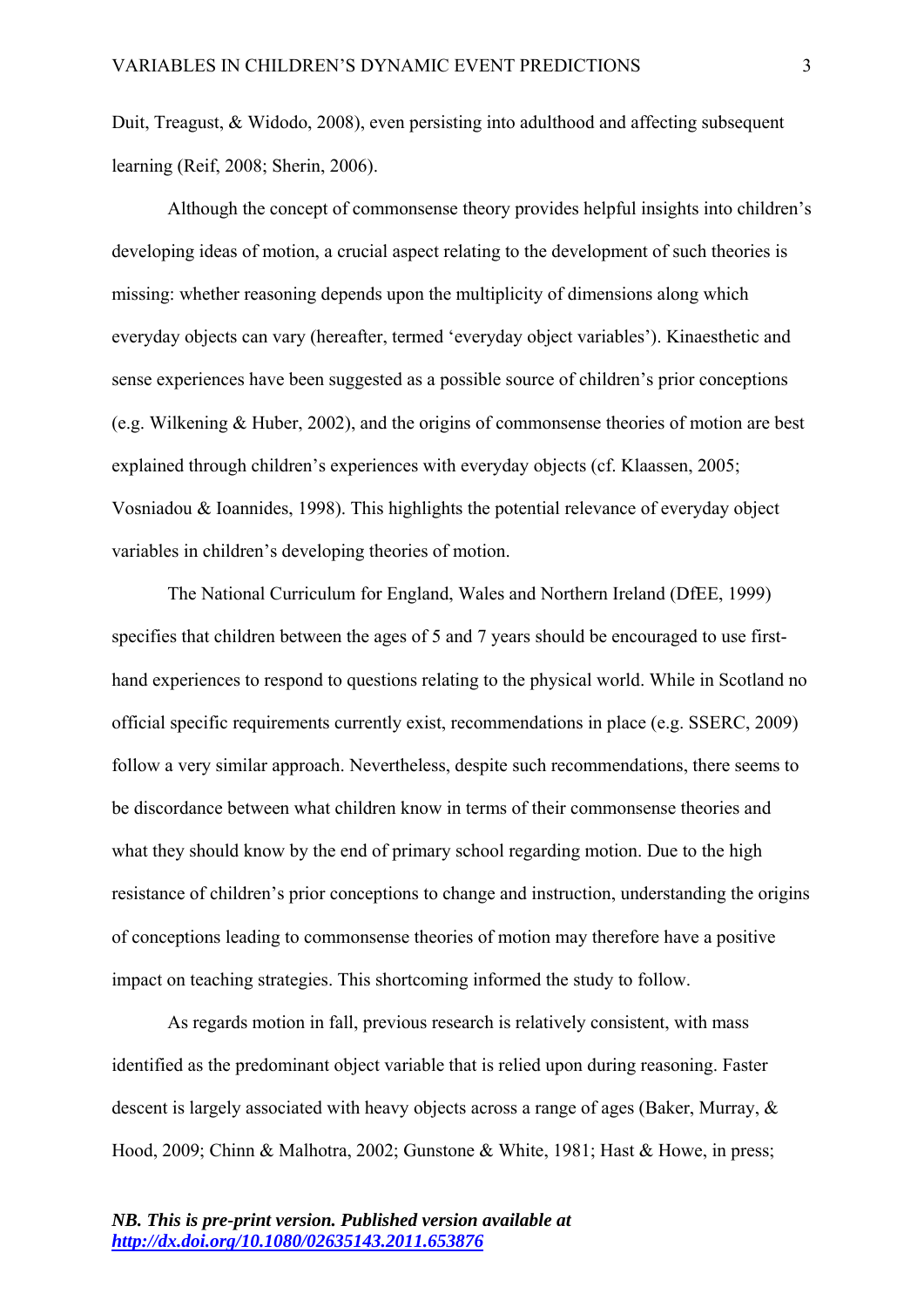Nachtigall, 1982; Sequeira & Leite, 1991; van Hise, 1988). With horizontal motion, there is less consistency. Faster motion sometimes seems to be associated with lighter objects in older participants (Maloney, 1988) and sometimes with heaviness (Howe, 1991, as cited in Howe, 1998; Inhelder & Piaget, 1958). The latter work however suggests that children up to 12 years view heaviness as a hindrance to horizontal motion. Hast and Howe (in press), too, reported that children up to 12 years associate faster horizontal motion with lightness. In addition to mass, object variables such as size, texture and bounciness feature in the literature (Howe, 1991, as cited in Howe, 1998), although not as prominently. The limited research into incline motion also shows signs of inconsistency, but here with stronger hints of age-related change (Hast & Howe, in press; Howe et al., 1992, as cited in Howe, 1998; Inhelder & Piaget, 1958). Again, mass was a significant variable, alongside size.

Overall, object mass features heavily in reported studies concerned with conceptions of motion, in concordance with Galili's (2001) notion of mass – after space and time – being the most fundamental concept affecting general knowledge of physics. However, the use other variables has been noted, too. Similar to Hast and Howe (in press), who tested children on object motion along a horizontal, in fall *and* down an incline, the present study recognises that testing the same children on horizontal, fall and incline motion provides the clearest information of relevance to commonsense theory. Although Hast and Howe have already closed an important gap in the literature by focusing on all three dimensions, their focus was specifically on the importance of mass differences alone, not taking into account other object variables. This shortcoming is therefore addressed in the present study. Accordingly, the study tests all children on all three dimensions. In addition, age-related changes will help to clarify teaching strategy development. Therefore the study that follows also examines conceptions across a broad age range, that is, 5 to 11 years.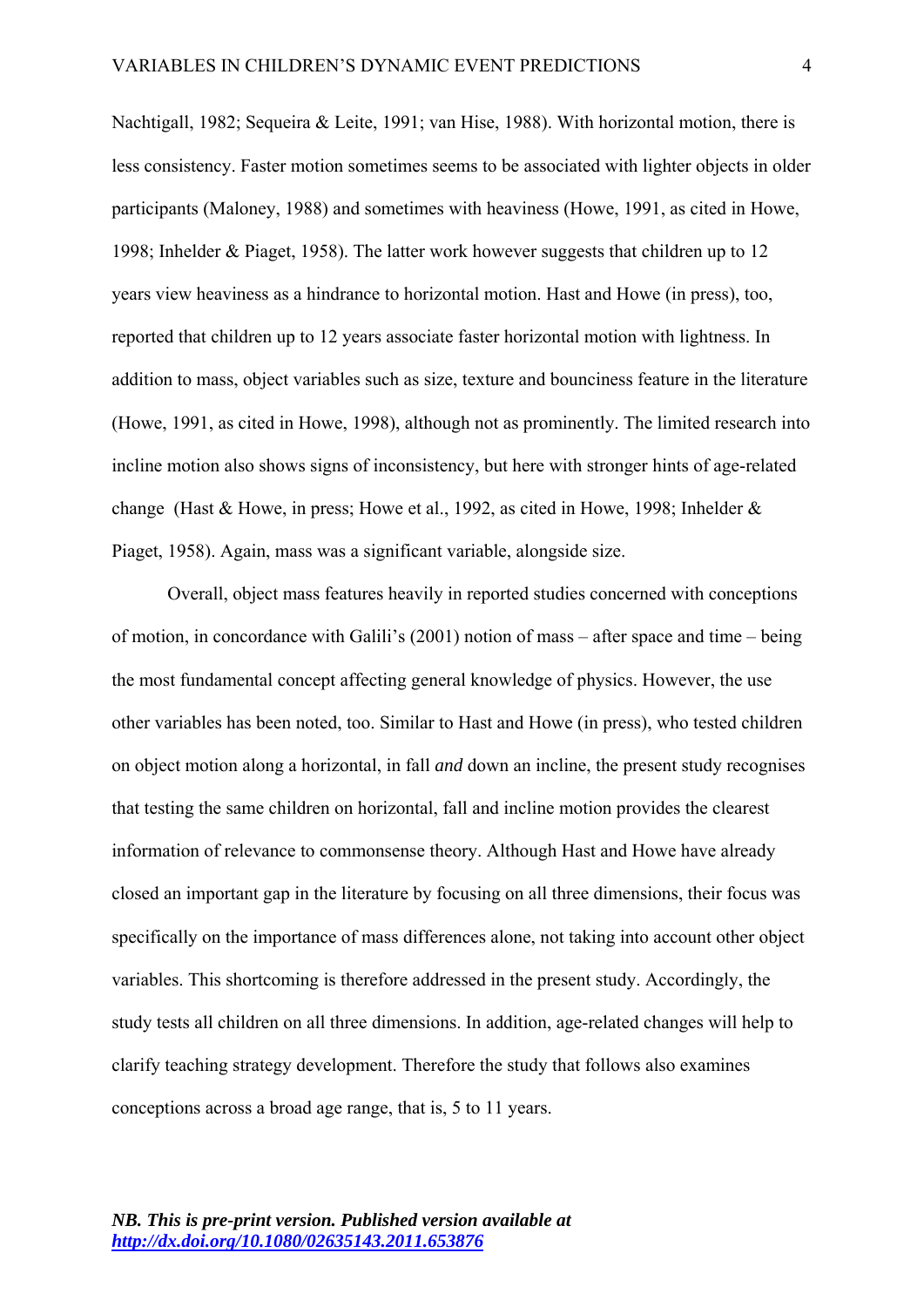In short, the research to follow attempted to establish a clearer picture of children's understanding of natural object motion in the interests of developing the commonsense theories of motion. Given the approach used in current teaching and learning recommendations insight was to be provided into the possible origins of such theories by examining understanding of motion using a range of everyday objects, which would be familiar to children and which they could relate to. Particular consideration was given to the relevance of these variables for the psychological differentiation of horizontal, incline and falling motion and the development of conceptions across a broad age range.

# **Method**

# **Overview**

To clarify the everyday origins of children's commonsense theories of motion a range of everyday objects were used, since these best reflect the sources of conceptions children bring to the classroom. Whether responses were made correctly or incorrectly according to scientific rules was not relevant. Instead, the justifications for decisions were the focus of attention, assessing the variables that feature in justifications, and how these relate to faster or slower motion. In order to establish a complete picture relating to commonsense theories of motion children had to predict motion along a horizontal, in fall and down an incline. To provide a stronger account the same children responded to all tasks. The study thus involved a mixed design with four age groups (between-participants) spanning the primary school age range and all participants responded to all three dimensions and all object comparisons (within-participants).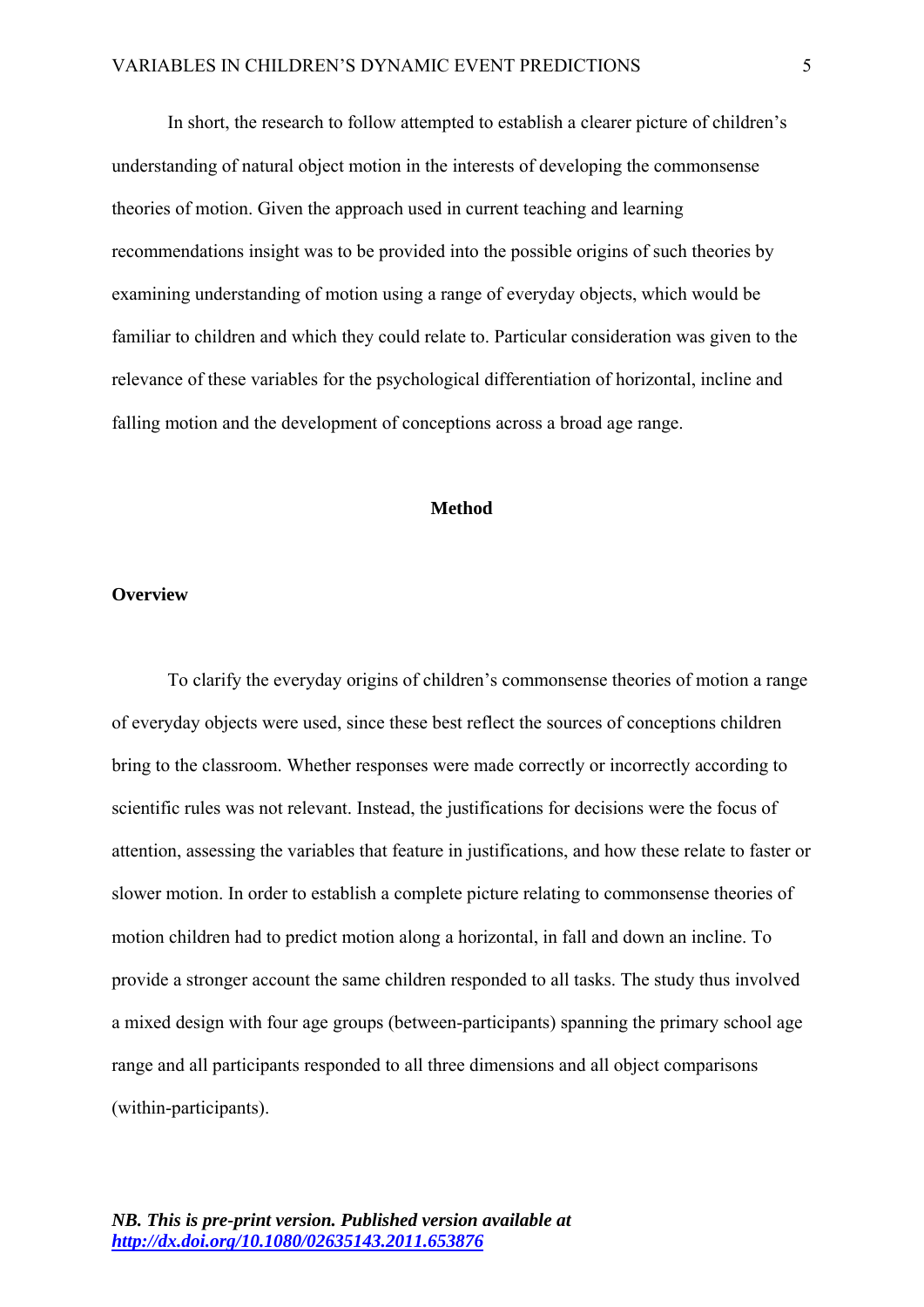#### **Participants**

Participants were recruited from a state primary school located in a suburban area of Cambridge, United Kingdom. The sample was drawn from those children whose parents did not object to their participation, and who, when they were non-native speakers of English, were identified by class teachers as capable of understanding the research instructions. This amounted to 144 children (80 girls), including 36 Year 1 children (20 girls; age *M* = 5.47 years, *SD* = 0.33), 36 Year 2 children (21 girls; age *M* = 6.48 years, *SD* = 0.29), 36 Year 4 children (21 girls; age  $M = 8.34$ ,  $SD = 0.35$ ) and 36 Year 6 children (18 girls; age  $M = 10.51$ ,  $SD = 0.23$ .

# **Design and materials**

The materials consisted of 12 everyday objects, which are shown in Figure 1. The objects were a yellow glass marble (approximately 1.5cm in diameter), a red billiard ball (approximately 5cm in diameter), a red toy car (approximately 7cm length x 3cm width x 2cm height), an orange toy truck (approximately 8cm length x 3cm width x 4cm height), a standard golf ball (approximately 4cm in diameter), a standard squash ball (approximately 4cm in diameter), a standard tennis ball (approximately 7cm in diameter), an orange (approximately 7cm in diameter), a hammer (approximately 32cm length x 13.5cm head width), a rock (approximately 5cm diameter x 3.5cm height), a feather (approximately 13cm length x 3cm width), and a leaf (approximately 13cm length x 9cm width). Being perishable, the orange and leaf needed to be exchanged every few days, but care was taken to match old and new objects by size and shape as much as possible.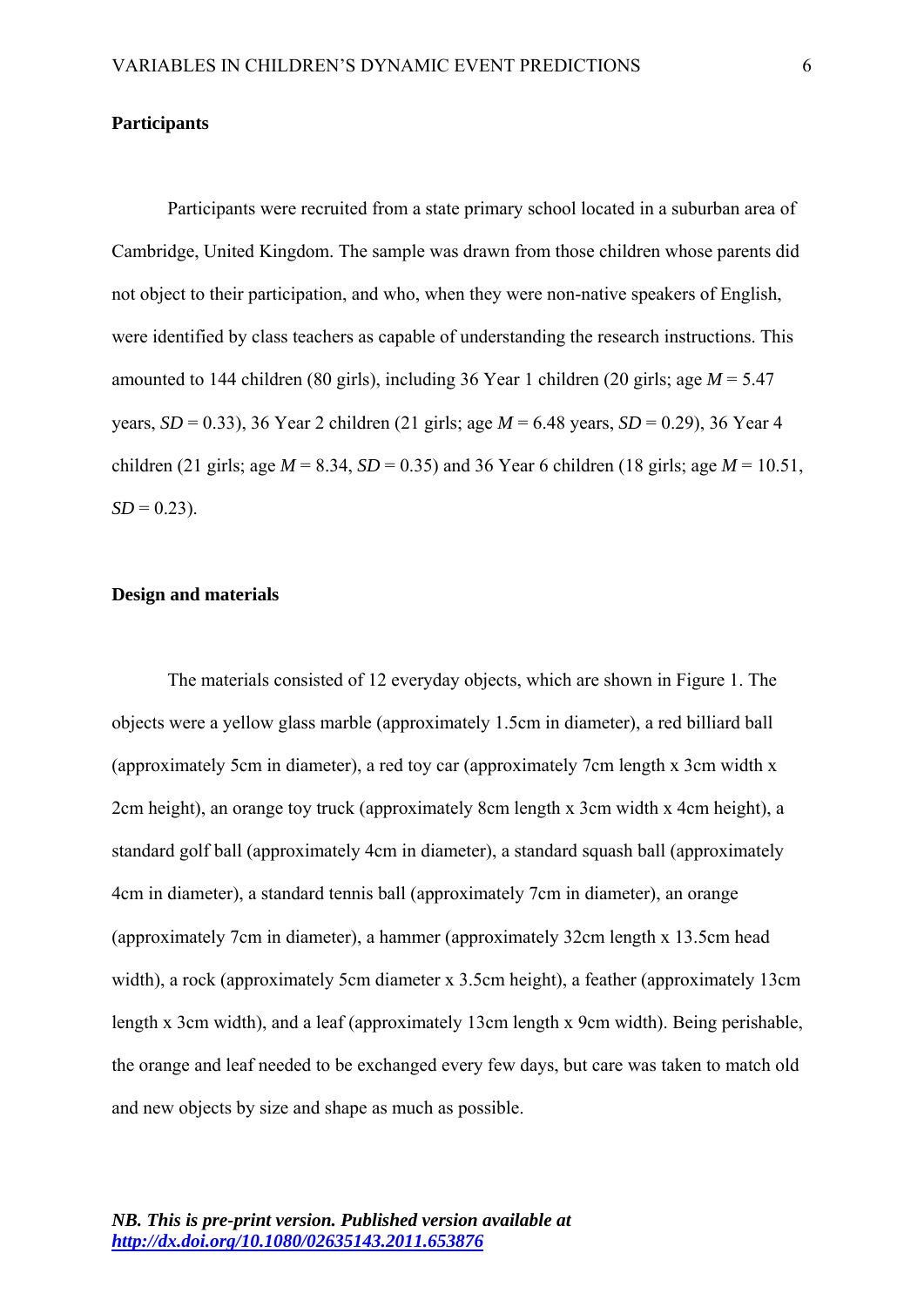The 12 objects were separated into three groups, one group per motion dimension, with four objects in each group. Objects that resembled each other within a group were paired (marble and billiard ball, toy car and toy truck, golf ball and squash ball, tennis ball and orange, hammer and rock, feather and leaf). Markedly different pairs were then placed together in groups. Except where allocation to a particular group did not make sense because motion would not occur (e.g. the feather in horizontal motion), group allocation was at random. The horizontal motion objects were the glass marble, the billiard ball, the toy car and the toy truck. The incline motion objects were the golf ball, the squash ball, the tennis ball and the orange. The fall objects were the hammer, the rock, the feather and the leaf.

# [Insert figure 1 about here]

Three different questionnaires (one to be used per child) were used to guide the tasks and for the researcher to note responses to questions. There were three separate sections within each questionnaire – one concerned with motion along a horizontal, one concerned with motion in fall, and one concerned with motion down an incline. Objects within each group were compared with each other in every possible combination, providing six object comparisons per group and 18 comparisons overall. Thus there were 18 questions. Each child was expected to answer all questions. Equal numbers of children per age group were selected at random for each questionnaire.

## **Procedure**

The interviews took place in an open and publicly accessible area of the children's school. Upon arrival, each child was given general information about the study – that the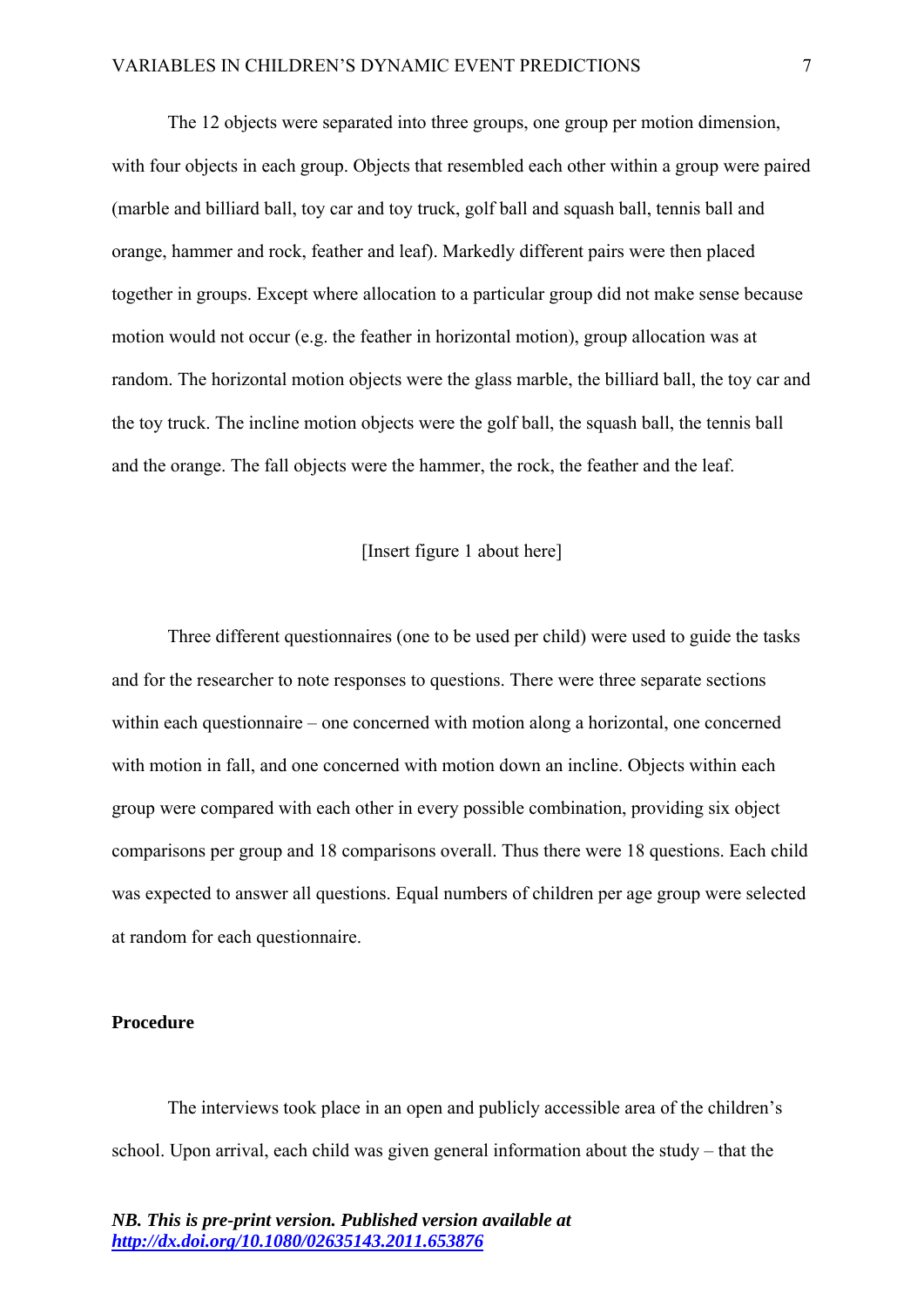researcher had brought some toys and there were going to be some questions about them. To begin with, the child was introduced to the four objects relevant to the first questionnaire section. The child was allowed to handle the objects and was encouraged to notify the researcher when an unknown object was encountered, in which case the researcher would explain what the object was. The objects could be handled at any time but the child was prevented from carrying out any relevant actions when responding to the questionnaire items, that is, rolling the balls across the table or deliberately letting them fall were not permitted. Two of the objects were then selected, in accordance with the first question on the questionnaire.

For the horizontal motion objects, the child was given the following first instruction (object pairs are examples; italics were stressed by the researcher in speech): "Imagine you are playing on the floor, you are holding the car with one hand and the truck with the other hand *right next* to each other, like this [researcher demonstrated this action with hands]. If you push them both *as hard as each other* across the floor at the *same time*, do you think one of the two will roll faster, or do you think they will both roll as fast as each other?" Depending on the child's choice, the researcher then asked, "*Why* do you think the truck (or the car) will roll faster?" or "*Why* do you think they will roll as fast as each other?"

For the incline motion objects, the child was given the following first instruction: "Imagine you are on a hill, you are holding the tennis ball with one hand and the orange with the other hand *right next* to each other, like this [researcher demonstrated this action with hands]. If you let both of them go at the *same time*, do you think one of the two will roll down the hill faster, or do you think they will both roll as fast as each other?" Depending on the child's choice, the researcher then asked, "*Why* do you think the tennis ball (or the orange) will roll faster?" or "*Why* do you think they will roll as fast as each other?"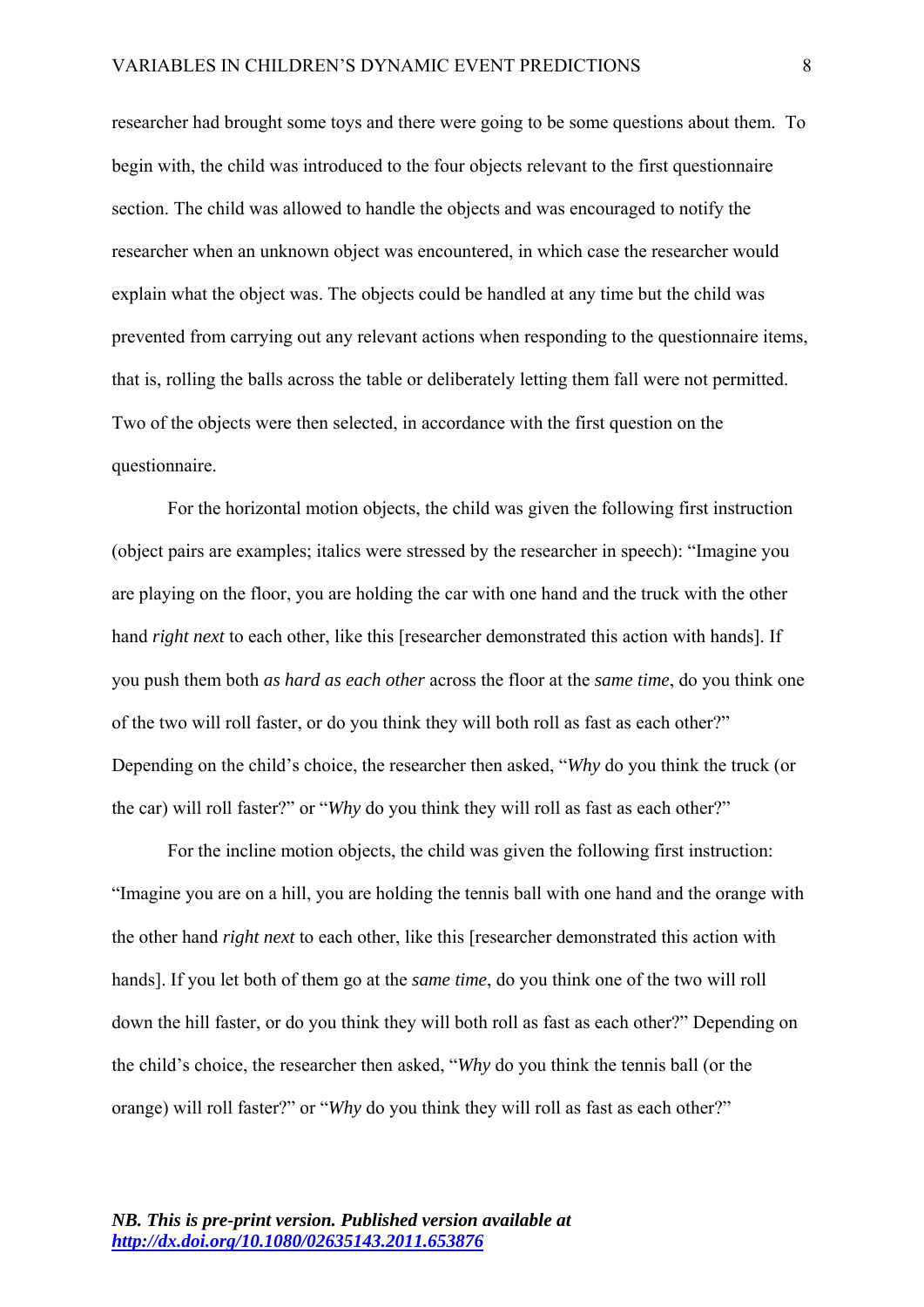For the fall motion objects, the child was given the following first instruction: "Imagine you are standing up, you are holding your arms out at the *same height*, like this [researcher demonstrated this action with hands] and you have the hammer in one hand and the feather in the other hand. If you let both of them drop at the *same time*, do you think one of the two will fall faster, or do you think they will both fall as fast as each other?" Depending on the child's choice, the researcher then asked, "*Why* do you think the hammer (or the feather) will fall down faster?" or "*Why* do you think they will fall down as fast as each other?"

For each section the initial description of the situation was only given with the first comparison and not repeated for subsequent items. For each question, there was a choice between three response possibilities: The child could select one of the two objects over another, or state that both would behave the same. In addition, the child was asked to provide justifications, that is, state why choices had been made. At the end of each section the objects were removed and the child was given the option either to take a short break or to continue with the next section. Each interview lasted approximately 20 to 25 minutes.

# **Results**

Data were collected in the form of justifications; multiple justifications could be given for each questionnaire item. Five main justification types were identified: references to the objects' mass, size, shape or texture, or any other justifications. With the exception of the final group of responses, each of the justification types was broken down into two subvariables. Thus, mass was separated into 'heavy' and 'light', size was separated into 'big' and 'small', shape was separated into 'round' and 'uneven', and texture was separated into 'smooth' and 'rough'.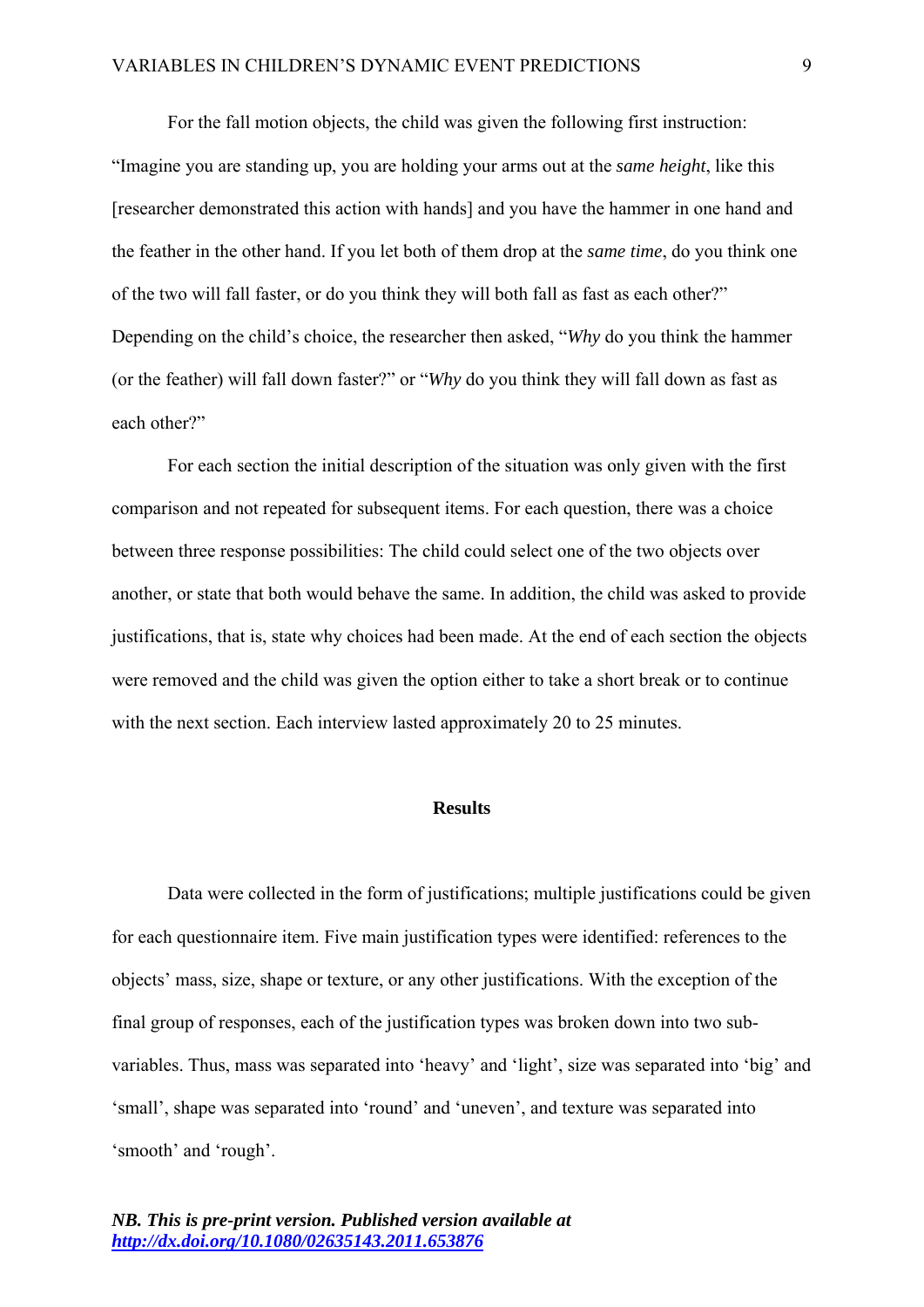Kolmogorov-Smirnov tests on normality of distribution showed that distributions for all datasets deviated significantly from normality, implying that assumptions for parametric tests were not met. Mean scores were therefore analysed using Friedman's ANOVAs and post hoc Wilcoxon signed-rank tests, with Bonferroni corrections applied (all significance thresholds  $p \le 0.0125$ ). Effects of gender were analysed with Mann-Whitney tests. Effects of age and of question order were analysed with Kruskal-Wallis tests and post hoc Jonckheere-Terpstra tests. No significant gender or question order effects were found, therefore these factors are not considered further. All data were analysed using PASW (Predictive Analytics Software, formerly SPSS) Statistics version 18.

With 18 questions, a maximum score of 18 was obtainable for each justification type used by children in their predictions. There was significant variation in mean scores for justification types,  $\chi^2(4, n = 144) = 219.15, p < 0.001$ . Mass ( $M = 6.62$ ,  $SD = 3.61$ ) was used as a justification significantly more often than size  $(M = 3.70, SD = 2.25)$ ,  $T = 7$ ,  $r = -0.55$ . Mean scores for size and shape did not differ significantly. Shape  $(M = 3.20, SD = 2.08)$  was used significantly more often than texture  $(M = 2.56, SD = 1.95)$ ,  $T = 3$ ,  $r = -0.02$ . Texture was used significantly more often than other reasons  $(M = 0.97, SD = 1.49)$ ,  $T = 6$ ,  $r = -0.05$ .

Specifically, faster motion was significantly associated with: a) heaviness  $(M = 4.72)$ , *SD* = 2.60) over lightness ( $M = 1.90$ ,  $SD = 2.29$ ),  $T = 8$ ,  $p < 0.001$ ,  $r = -0.68$ ; b) roundness ( $M$  $= 3.18$ , *SD* = 2.09) over unevenness (*M* = 0.02, *SD* = 0.11), *T* = 10, *p* < 0.001, *r* = -0.80; c) smoothness ( $M = 2.21$ ,  $SD = 1.80$ ) over roughness ( $M = 0.35$ ,  $SD = 0.75$ ),  $T = 8$ ,  $p < 0.001$ , *r* = -0.67. No significant association was found between faster motion and either bigness or smallness. There was a significant interaction of age with the use of mass as a justification, *H*(3) = 77.37, *p* < 0.001, usage increasing with age,  $J = 6118$ ,  $z = 8.01$ ,  $r = 0.67$ . There was also a significant interaction of age with the use of size as a justification,  $H(3) = 15.57$ ,  $p <$ 0.001, usage decreasing with age,  $J = 3125$ ,  $z = -2.75$ ,  $r = -0.23$ . There was, thirdly, a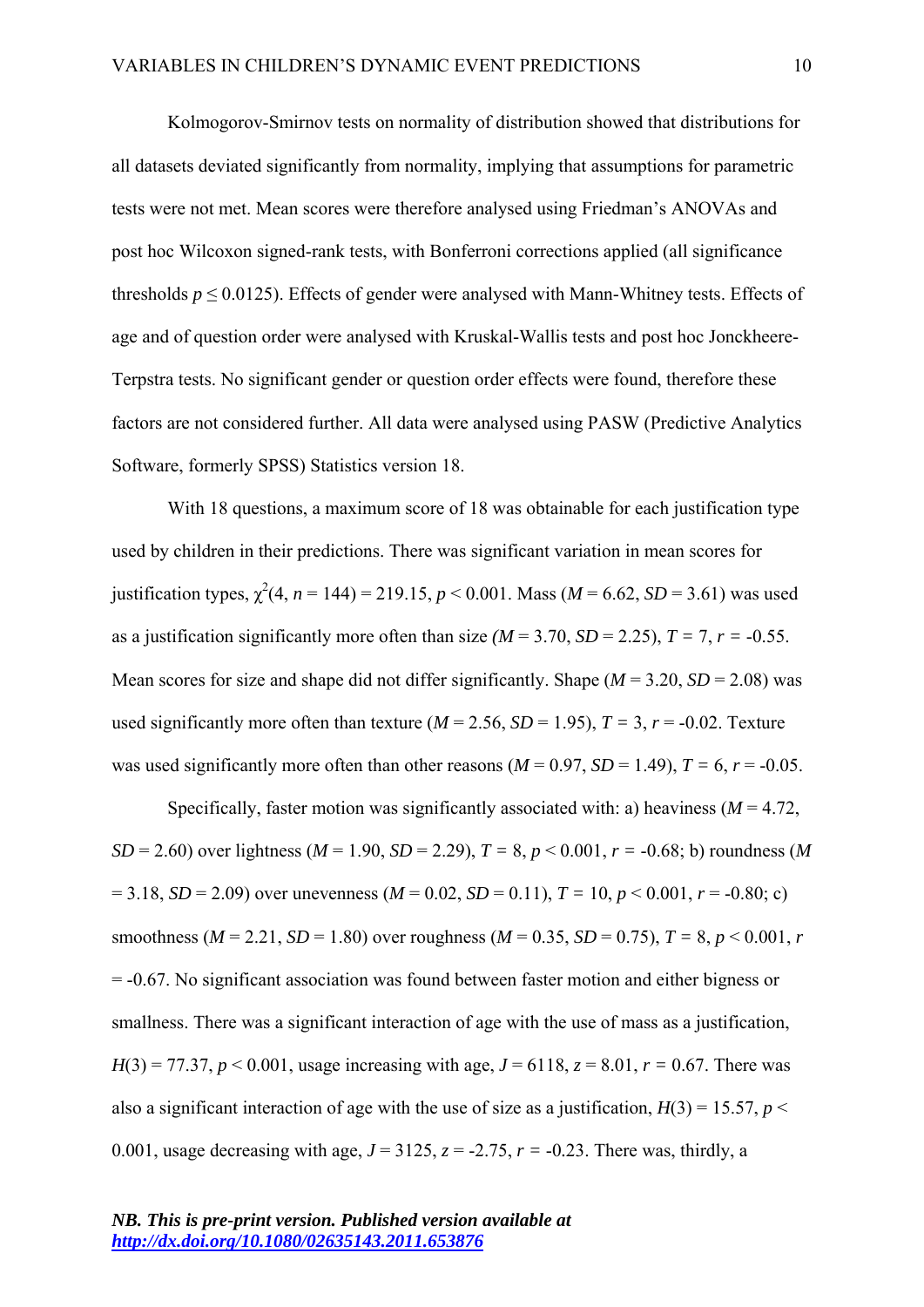significant interaction of age with the use of shape as a justification,  $H(3) = 32.71$ ,  $p < 0.001$ , usage increasing with age,  $J = 5344$ ,  $z = 5.26$ ,  $r = 0.44$ . Finally, there was a significant interaction of age with the use of texture as a justification,  $H(3) = 36.59$ ,  $p < 0.001$ , usage increasing with age,  $J = 5165$ ,  $z = 4.63$ ,  $r = 0.39$ . However, there was no significant interaction of age with the use of other justifications.

Figure 2 shows the mean scores by age group for motion along the horizontal, that is, the mean number of responses indicating that a particular variable was associated with faster motion. With six questions addressing horizontal motion, a maximum score of 6 was obtainable. There was significant variation among mean scores for justification types,  $\chi^2(4, n)$  $= 144$ )  $= 237.80$ ,  $p < 0.001$ . Mean scores for size and shape did not differ significantly. Both size ( $M = 2.13$ ,  $SD = 1.40$ ),  $T = 4$ ,  $r = -0.35$ , and shape ( $M = 2.13$ ,  $SD = 1.45$ ),  $T = 4$ ,  $r = -$ 0.37, were used significantly more often than mass  $(M = 1.33, SD = 1.38)$ . Mass was used significantly more often than other reasons ( $M = 0.51$ ,  $SD = 1.16$ ),  $T = 5$ ,  $r = -0.43$ . Other reasons were used significantly more often than texture  $(M = 0.14, SD = 0.57)$ ,  $T = 3$ ,  $r = -$ 0.26. Use of mass increased with age,  $J = 5110$ ,  $z = 4.56$ ,  $r = 0.38$ , use of shape increased with age,  $J = 4953$ ,  $z = 3.91$ ,  $r = 0.33$ , and use of texture increased with age,  $J = 4230$ ,  $z =$ 2.91,  $r = 0.24$ . Size and other reasons did not vary significantly with age.

Specifically, faster motion was significantly associated with lightness ( $M = 1.10$ ,  $SD =$ 1.30) over heaviness ( $M = 0.23$ ,  $SD = 0.60$ ),  $T = 6$ ,  $p < 0.001$ ,  $r = -0.50$ . The same difference was observed at all age levels, but it was only statistically significant for Year 1, Year 2 and Year 6 children (all  $p < 0.05$ ). Faster motion was also significantly associated with smallness  $(M = 1.56, SD = 1.30)$  over bigness  $(M = 0.57, SD = 1.00)$ ,  $T = 6, p < 0.001$ ,  $r = -0.48$ . The same difference was observed at all age levels, but was only statistically significant with Year 1, Year 2 and Year 6 children (all *p* < 0.05). Faster motion was significantly associated with roundness ( $M = 2.11$ ,  $SD = 1.46$ ) over unevenness ( $M = 0.01$ ,  $SD = 0.07$ ),  $T = 9$ ,  $p < 0.001$ ,  $r = 0.001$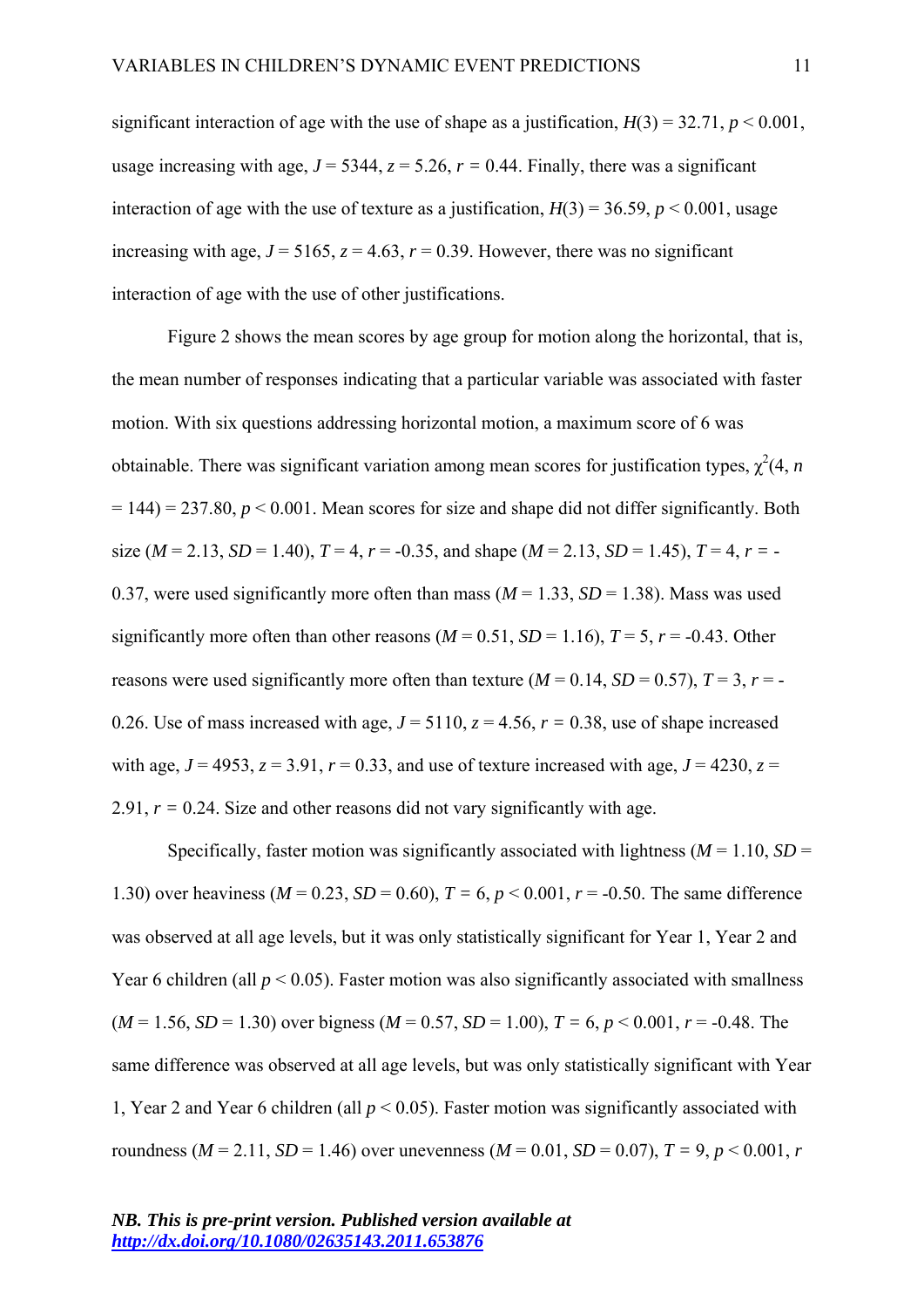$=$  -0.77. The same pattern was observed in all four age groups (all  $p \le 0.001$ ). Finally, faster motion was significantly associated with smoothness ( $M = 0.14$ ,  $SD = 0.57$ ) over roughness  $(M = 0.00, SD = 0.00), T = 2, p < 0.05, r = -0.17$ . Among Year 6 children, faster motion was significantly associated with smoothness ( $M = 0.31$ ,  $SD = 0.82$ ) over roughness ( $M = 0.00$ ,  $SD = 0.00$ ,  $T = -2$ ,  $p < 0.05$ ,  $r = -0.34$ . Year 1, Year 2 and Year 4 children made no reference to texture.

# [Insert figure 2 about here]

Figure 3 shows the mean scores by age group for motion in fall, that is, the mean number of responses indicating that a particular variable was associated with faster motion. Again with six relevant questions, a maximum score of 6 was obtainable. There was significant variation in mean scores for justification types in fall motion predictions,  $\chi^2(4, n =$ 144) = 338.99, *p* < 0.001. Mass (*M* = 4.38, *SD* = 2.02) was used as a justification significantly more often than size ( $M = 0.57$ ,  $SD = 0.87$ ),  $T = 10$ ,  $r = -0.81$ . Mean scores for size and other reasons did not differ significantly. Other reasons  $(M = 0.41, SD = 0.82)$  were used more often than texture  $(M = 0.10, SD = 0.34)$ ,  $T = 4$ ,  $r = -0.35$ . Mean scores for texture and shape did not differ significantly. Use of mass increased with age,  $J = 6049$ ,  $z = 8.12$ ,  $r =$ 0.68, and use of size decreased with age,  $J = 2617$ ,  $z = -5.27$ ,  $r = -0.44$ . Shape, texture and other reasons did not vary significantly with age.

Specifically, faster motion was significantly associated with heaviness (*M* = 3.83, *SD*  $= 1.95$ ) over lightness (*M* = 0.55, *SD* = 0.91), *T* = 9, *p* < 0.001, *r* = -0.77. The same pattern was observed at all four age levels (all  $p < 0.001$ ). Faster motion was also significantly associated with bigness ( $M = 0.50$ ,  $SD = 0.86$ ) over smallness ( $M = 0.07$ ,  $SD = 0.26$ ),  $T = 5$ , *p*  $\leq 0.001$ ,  $r = -0.43$ . The same difference was observed with Year 1, Year 2 and Year 4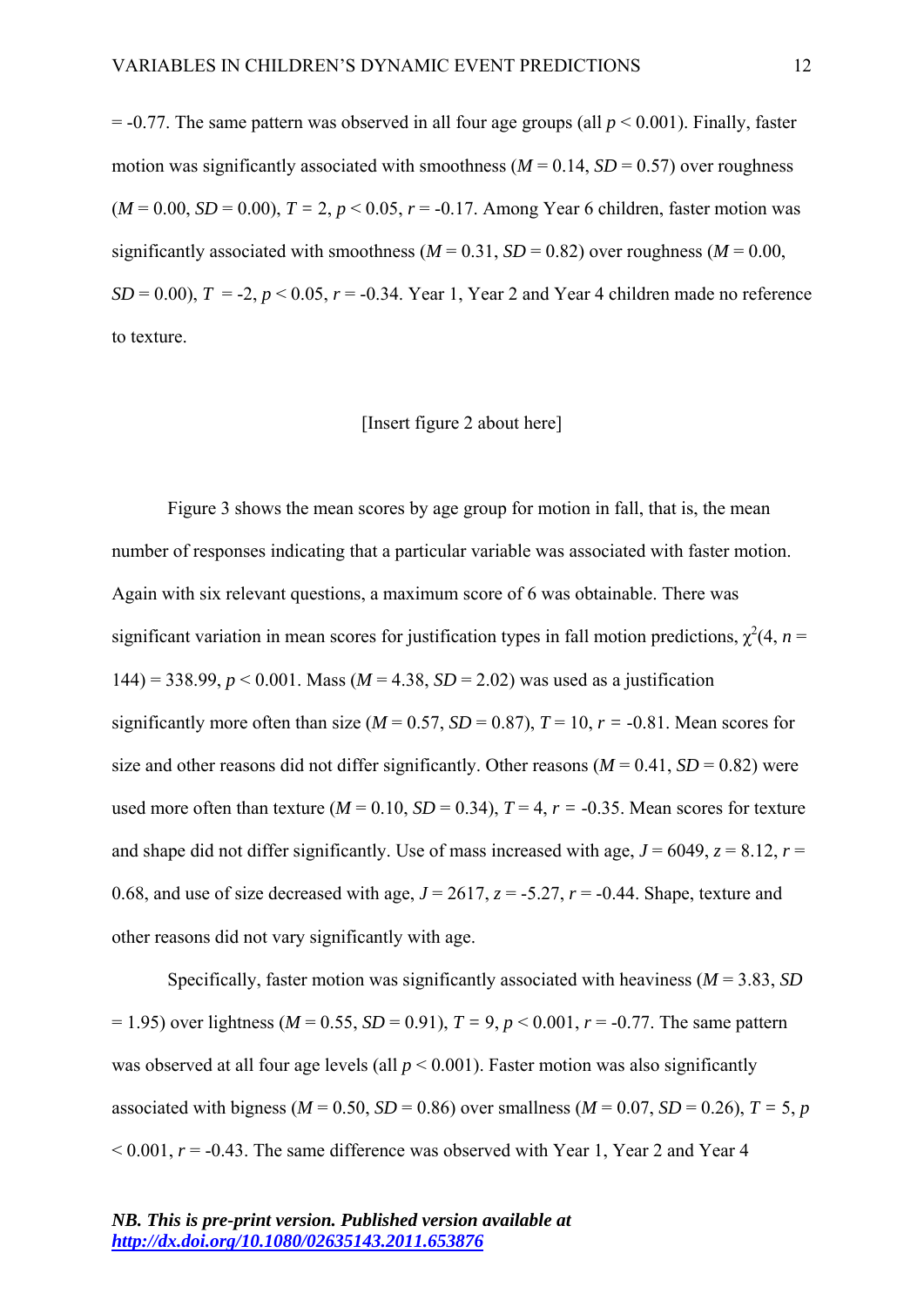children (all  $p < 0.05$ ). Year 6 children showed an association of faster motion with smallness over bigness but this difference was not significant. Faster motion was significantly associated with roundness ( $M = 0.06$ ,  $SD = 0.23$ ) over unevenness ( $M = 0.00$ ,  $SD = 0.00$ ),  $T =$ 3,  $p < 0.05$ ,  $r = -0.24$ . The same difference was observed at all age levels. Finally, faster motion was significantly associated with smoothness  $(M = 0.08, SD = 0.31)$  over roughness  $(M = 0.01, SD = 0.08), T = 3, p < 0.05, r = -0.22$ . Year 2 children made no reference to texture, and while smoothness was associated with faster motion at all other age levels, in no case were the differences statistically significant.

# [Insert figure 3 about here]

Figure 4 shows the mean scores by age group for motion down an incline, that is, the mean number of responses indicating that a particular variable was associated with faster motion. Once more, a maximum score of 6 was obtainable. There was significant variation in mean scores for justification types in incline motion predictions,  $\chi^2(4, n = 144) = 188.78$ ,  $p <$ 0.001. Texture ( $M = 2.33$ ,  $SD = 1.74$ ) was used as a justification significantly more often than shape ( $M = 1.02$ ,  $SD = 1.09$ ),  $T = 6$ ,  $r = -0.53$ . There were no significant differences over use of shape, size and mass, but all three were used significantly more often than other reasons (all  $p < 0.001$ ). Use of mass increased with age,  $J = 5401$ ,  $z = 5.83$ ,  $r = 0.49$ , use of shape increased with age,  $J = 5221$ ,  $z = 5.04$ ,  $r = 0.42$ , and use of texture increased with age,  $J =$ 4955,  $z = 3.88$ ,  $r = 0.24$ . Size and other reasons did not vary significantly with age.

Specifically, faster motion was significantly associated with heaviness (*M* = 0.66, *SD*  $(7.92)$  over lightness ( $M = 0.25$ ,  $SD = 0.92$ ),  $T = 5$ ,  $p < 0.001$ ,  $r = -0.41$ . The same pattern was observed among Year 2, Year 4 and Year 6 children, but it was only statistically significant with Year 4 and Year 6 children (all  $p < 0.05$ ). Among Year 1 children there was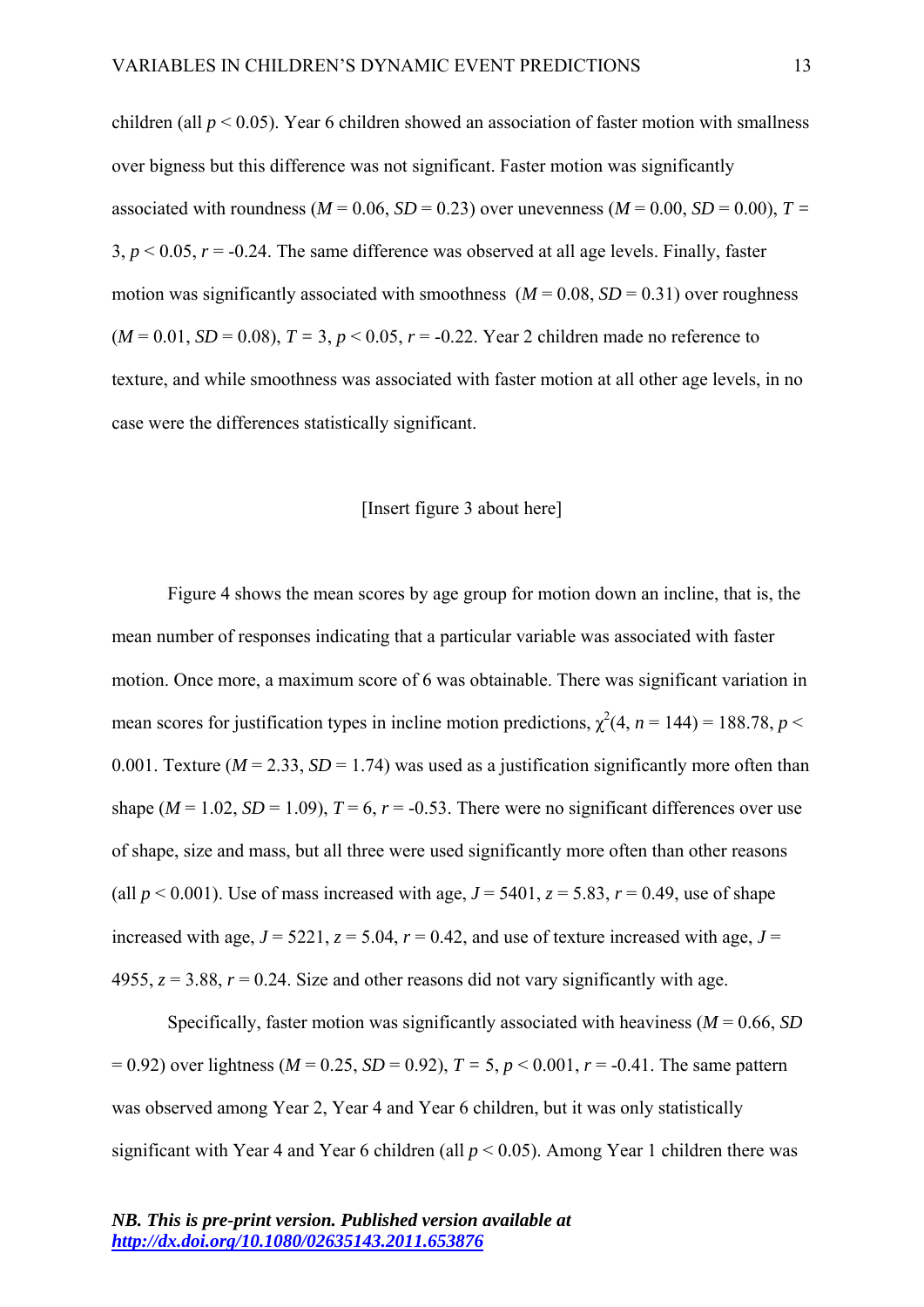an association of faster motion with lightness over heaviness, but this difference was not significant. Faster motion was significantly associated with bigness  $(M = 0.59, SD = 0.99)$ over smallness ( $M = 0.36$ ,  $SD = 0.75$ ),  $T = 6$ ,  $p < 0.001$ ,  $r = -0.54$ . Among the three older age groups, the preference was for big objects moving faster (all  $p < 0.05$ ) but Year 1 children showed a significant preference for smaller objects moving faster,  $T = 4$ ,  $p < 0.001$ ,  $r = -0.60$ . Faster motion was significantly associated with roundness  $(M = 1.01, SD = 1.08)$  over unevenness ( $M = 0.01$ ,  $SD = 0.08$ ),  $T = 8$ ,  $p < 0.001$ ,  $r = -0.66$ . The pattern was constant across age groups (all  $p < 0.05$ ). Finally, faster motion was significantly associated with smoothness ( $M = 1.99$ ,  $SD = 1.65$ ) over roughness ( $M = 0.34$ ,  $SD = 0.75$ ),  $T = 8$ ,  $p < 0.001$ , r = -0.65. The same difference was observed among Year 2, Year 4 and Year 6 children (all *p* < 0.001). Among Year 1 children there was an association of faster motion with roughness over smoothness, but this difference was not significant.

[Insert figure 4 about here]

# **Discussion**

This study was an attempt to establish what general beliefs primary school children hold about the speeds of different everyday objects following three kinds of motion, as support to understanding children's development of commonsense motion theories (Bliss  $\&$ Ogborn, 1988; Bliss, Ogborn, & Whitelock, 1989; Hast & Howe, in press; Ogborn, 1985). It was not concerned with whether children's predictions about object motion were consistent with accepted scientific views, but instead addressed the variables that affect these predictions, and how predictions and variable use compare across different motion types.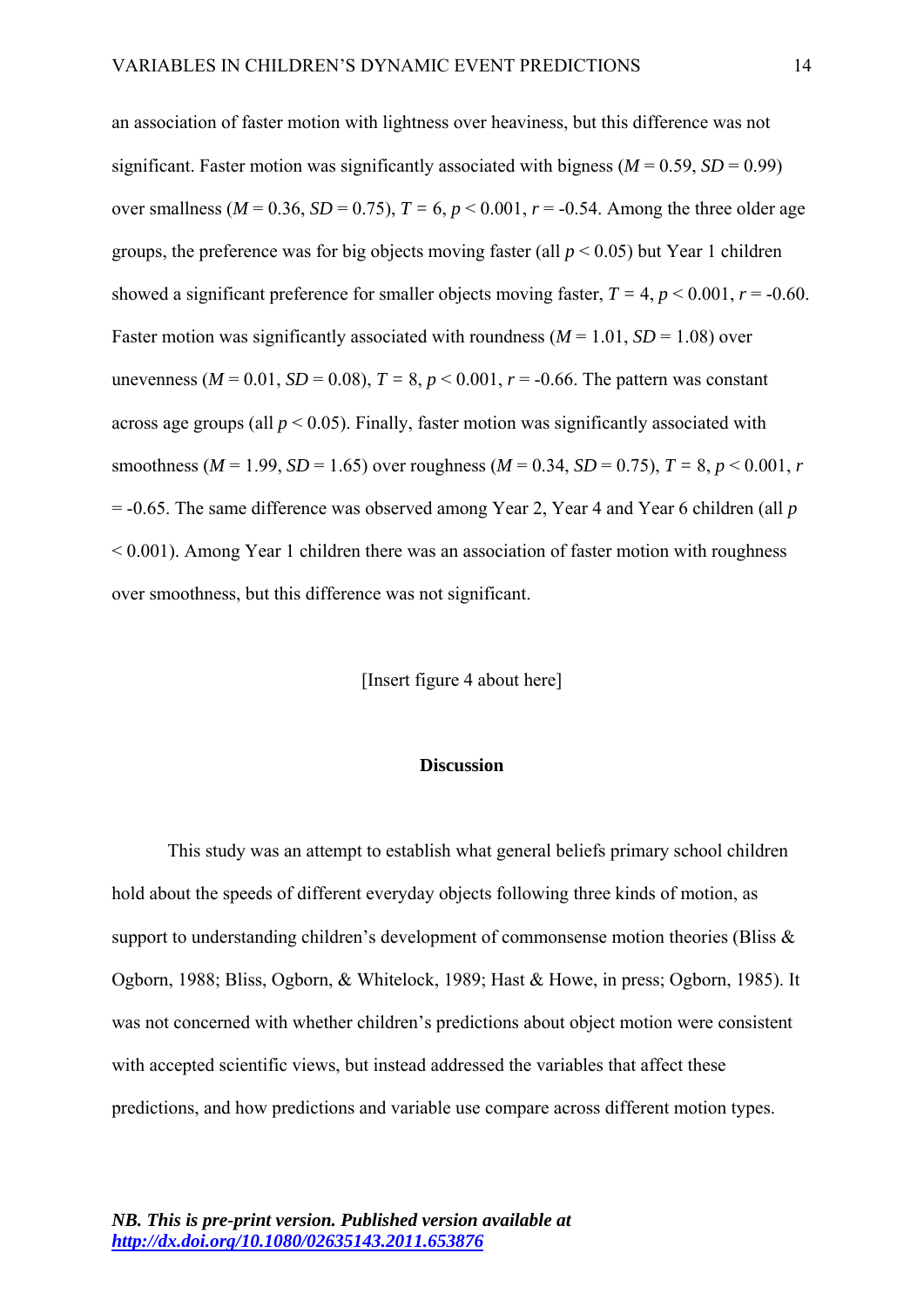Predictions were classified as being made on the basis of mass, size, shape, texture, or any other reasons. Overall, it would appear that the results are in accordance with Galili's (2001) notion of mass being an important variable in reasoning about the physical world. Almost half of all justifications in this study were mass-based. Nevertheless, the frequency of references to mass varied with motion types. With motion in fall, mass accounted for almost all justifications. However, with horizontal motion mass only accounted for a quarter of justifications, and with incline motion for less than that. Instead, horizontal motion justifications were dominated by size and shape, and incline motion justifications by texture, with size and shape used as frequently as mass.

While the general use of shape and texture as means of justification is interesting per se, since it highlights that mass and size are not the only important variables in children's reasoning about motion, the specific role these variables play within reasoning is not particularly surprising. Faster speed was almost always associated with the roundness and smoothness of objects, suggesting even the youngest children tested here have a very good understanding of how these variables function. But given the relatively widespread everyday experience with round objects such as balls and marbles with little, if any, deviation from scientific views (due to factors such as very low friction coefficients), the consistent understanding and application to scenarios is perhaps not unexpected.

However, where mass and size are concerned, a different picture emerges. The results suggest that in terms of these variables horizontal motion and vertical motion are understood differently from each other at an early age and that the differentiation remains constant across the primary school age range. Given the substantial literature on understanding of object fall (Baker et al., 2009; Chinn & Malhotra, 2002; Gunstone & White, 1981; Hast & Howe, in press; Nachtigall, 1982; Sequeira & Leite, 1991; van Hise, 1988), it does not come as a surprise that children mainly associated faster motion with heavier objects across all ages,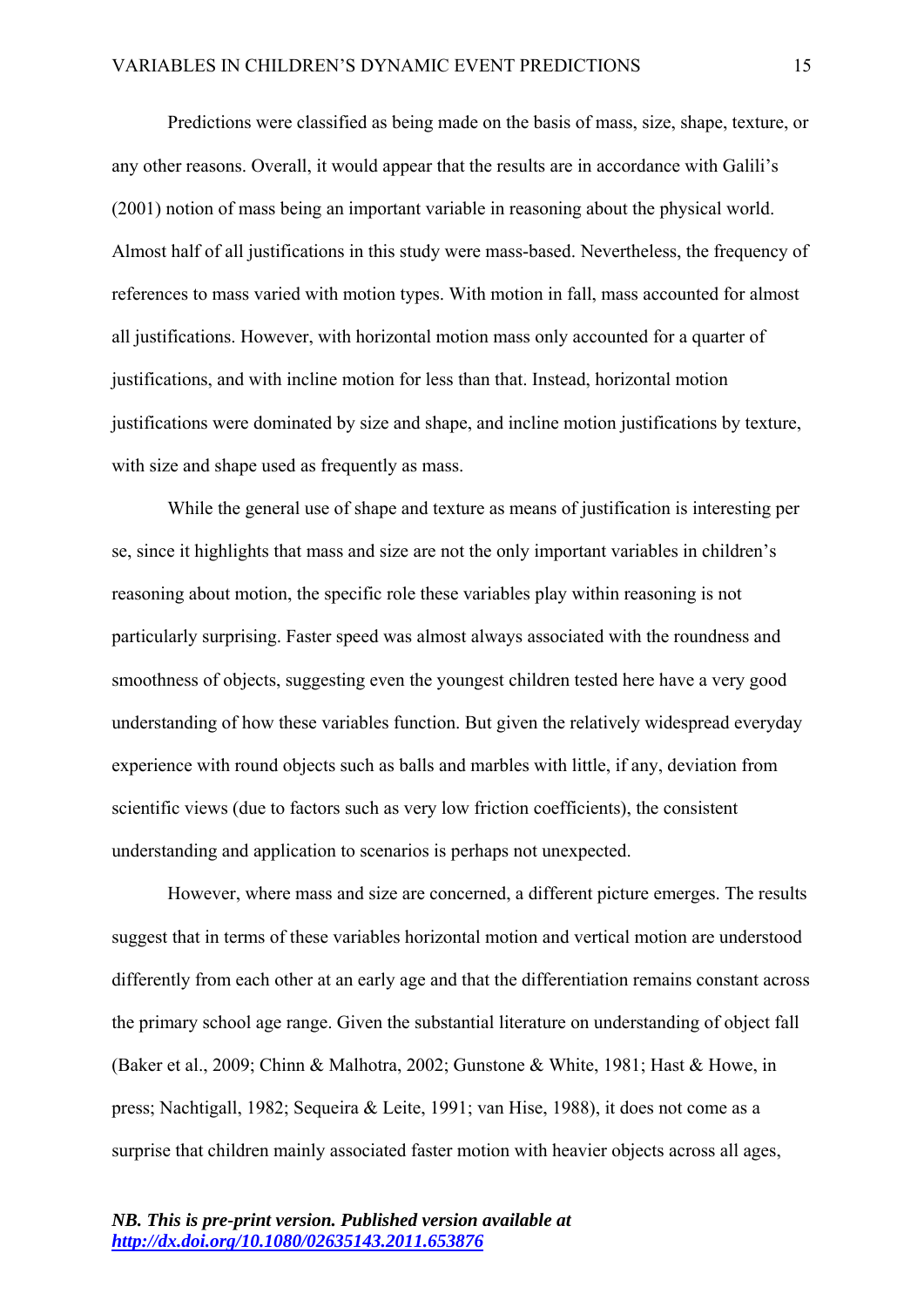although children in the youngest age group also referred to size reasonably often, with faster motion associated with bigger objects. Horizontal motion, on the other hand, was associated with lighter and smaller objects, again fairly consistently across age groups. This observation is also in concordance with previous work (Hast & Howe, in press; Howe, 1991, as cited in Howe, 1998).

Regarding mass and size there was even less consistency for incline motion. While younger children predicted faster motion for lighter and smaller objects, there was a clear shift in conceptions, with older children predicting faster motion for heavier and bigger objects. This, too, is consistent with prior work (Hast & Howe, in press; Howe et al., 1992, as cited in Howe, 1998). It is interesting to note, though, that for incline motion scenarios the reliance on shape and texture was as frequent as the reliance on mass and size. However, it is unclear whether this is due to the developmental instability noted in Hast and Howe (in press), whereby beliefs change with age, or due to a heightened appreciation of variables of the particular objects over objects in the other groups. A combination of the two seems rather likely.

Because the youngest children appeared to rely more on size than older children, and less on mass, it was initially questioned whether they were perhaps using size as a proxy for mass. Indeed, some older studies claimed that young children do not distinguish between size and mass (Gibson, 1969; Piaget & Inhelder, 1974). Smith, Carey and Wiser (1985) have shown, however, that the concept of size is fully differentiated from the concept of mass in early childhood. In fact, these concepts appear to be appreciated and recognised from an early age – studies have shown that by the age of 12 months infants can already differentiate between light and heavy objects (Molina & Jouen, 2002) and that young infants understand when an object is too big to fit into a particular container (Aguiar & Baillargeon, 1998). It seems, therefore, that reliance on size in younger children is not due to an equation of mass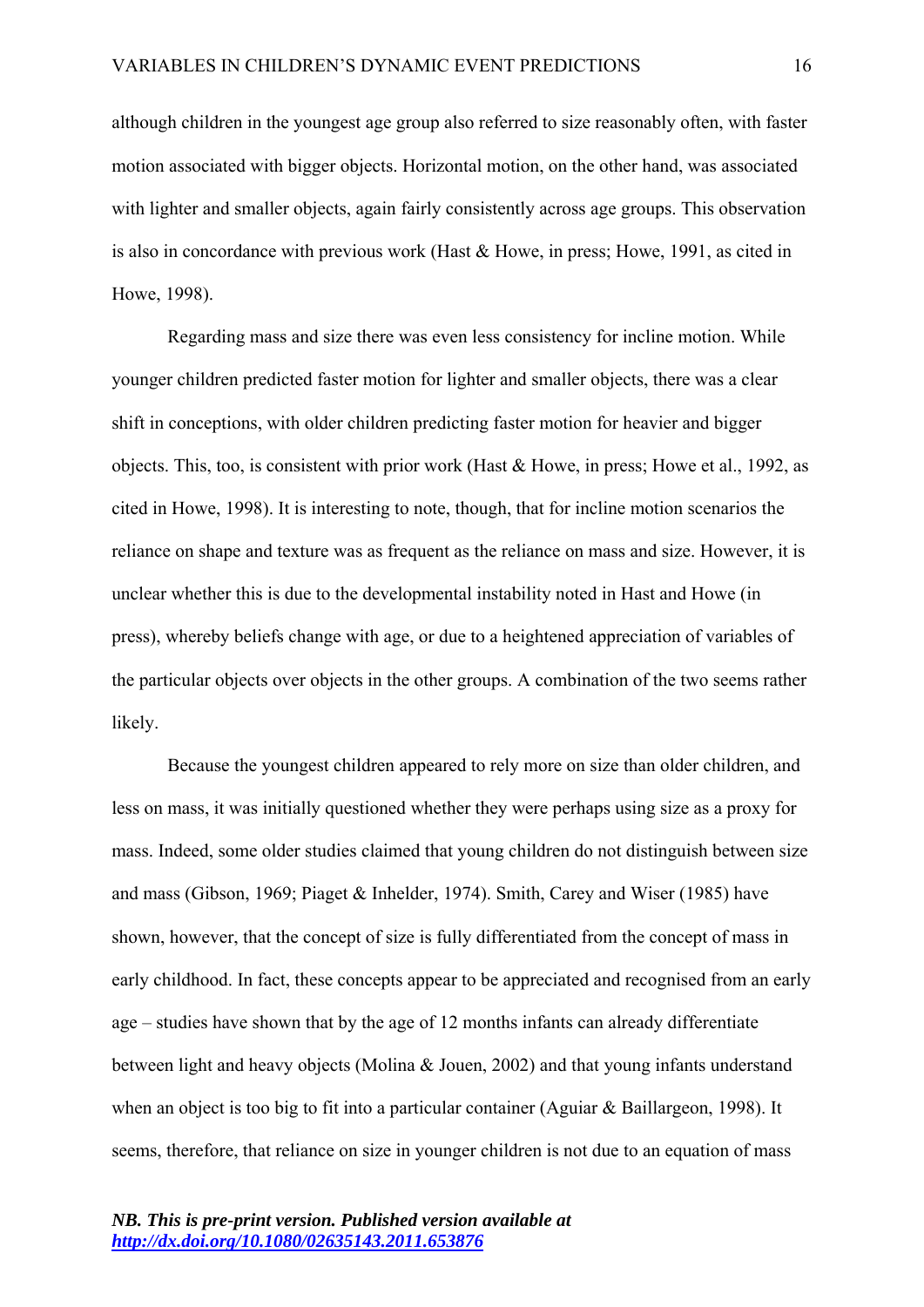with size, but perhaps a reliance on visual aspects of objects rather than on aspects that require physically engagement with objects.

It is, overall, evident from the present findings that children are able to use a range of everyday object variables to explain their motion theories, but that this is sometimes problematic regarding accepted scientific views, particularly where commonly held views are concerned – such as that heavy objects always fall faster than lighter objects; a view dependent on object mass. As far as teaching and learning approaches in science education are concerned, this would, at first glance, suggest that new approaches would need to be developed. Yet everyday experiences are all children can utilise at that age – they cannot run complex experiments, and even if teachers perform experiments for them the children *should* be able to make predictions about what they believe might happen. What, then, is the alternative?

What might certainly be seen as beneficial in the current curriculum structure and other recommendations is that children across the whole primary school age range should be taught to explore similarities and differences between materials and to sort objects on the basis of their properties, as this promotes an understanding of the variables involved in motion. However, the importance of everyday variables is also specifically highlighted in the curriculum by stating that children aged 5 to 7 years should use first-hand experience to respond to questions. While this is certainly helpful in determining prior beliefs and may serve well in analogies to scientific problems, it remains important that teachers are aware of the correct motion principles and can help children to note the fallacy of their beliefs.

Rather than looking at the contribution *children* are making in early science education, it may thus be worthwhile considering the contribution *teachers* make to this approach. The most recent TIMSS evaluation (Martin et al., 2008), for instance, showed that only one third of UK primary school children's teachers interviewed had at some point been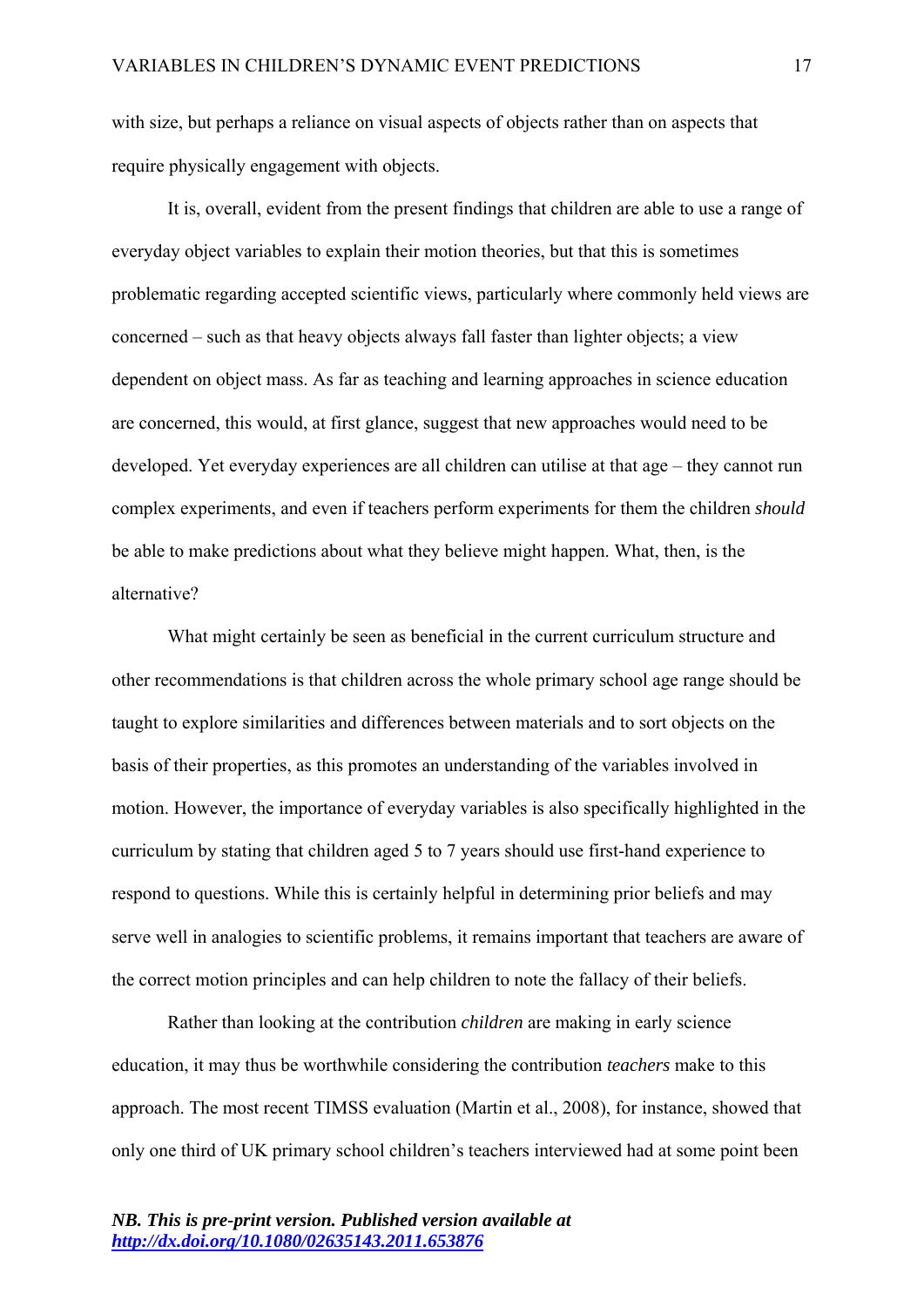involved in science-related professional development. And although teacher confidence in teaching science appears to be improving, a further survey found that half of primary school teachers lacked confidence and ability to teach science (Murphy & Beggs, 2005).

It seems, therefore, that reform of teacher training should be a key issue. The benefits of this, in light of the present research, would be twofold. Firstly, teachers – particularly those without a science background – would gain confidence in teaching science topics in the primary classroom. Secondly, they would still be able to encourage the reliance on everyday experiences in their teaching of object motion whilst being able to note any fallacies in children's thinking early enough to correct them. Not only can the issues at stake be tackled early in the learning process – this may, in the long run, also bring primary school children to enjoy science education more and promote a heightened interest in subsequent sciencerelated careers (cf. Martin et al., 2008).

In summary, this study provides further support to the development of commonsense theories of motion by assessing the possible causes leading to prior beliefs based on the everyday world. It is suggested that the relation between these two aspects is not fully understood yet, and that more work will need to be carried out in order to provide a clearer picture. It is clear, however, that the discrepancy between the present findings and current curriculum recommendations require further careful consideration.

## **Acknowledgements**

This study was supported by a doctoral studentship to the first author from the Economic and Social Research Council of Great Britain (ES/F036302/1), which was linked to a research grant held by the second author (ES/E006442/1). The authors thank the Council and the participating children, their teachers and head teachers.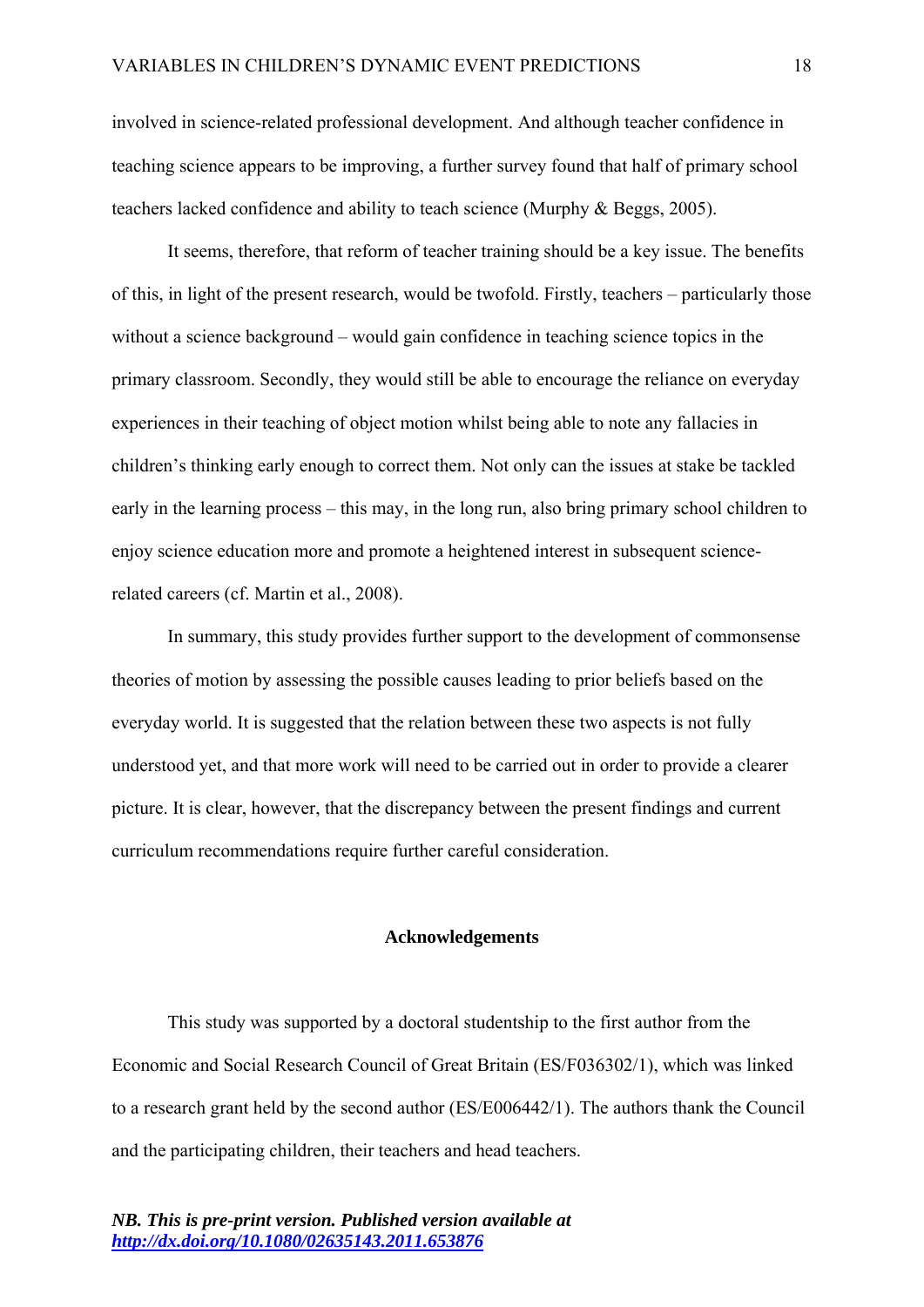#### **References**

- Aguiar, A., & Baillargeon, R. (1998). Eight-and-a-half-month-old infants' reasoning about containment events. *Child Development, 69*, 636-653.
- Baker, S. T., Murray, K., & Hood, B. M. (2009, April). *Children's expectations about weight and speed in falling objects: The younger the judge, the better?* Poster presented at the biennial meeting of the Society for Research in Child Development, Denver, CO.
- Bliss, J., & Ogborn, J. (1988). A common-sense theory of motion: Issues of theory and methodology examined through a pilot study. In P. J. Black & A. M. Lucas (Eds.), *Children's informal ideas in science* (pp. 120-133). London: Routledge.
- Bliss, J., Ogborn, J., & Whitelock, D. (1989). Secondary school pupils' commonsense theories of motion. *International Journal of Science Education, 11*, 261-272.
- Bloom, P., & Weisberg, D. S. (2007). Childhood origins of adult resistance to science. *Science, 316*, 996-997.
- Carey, S. (2000). Science education as conceptual change. *Journal of Applied Developmental Psychology, 21*, 13-19.
- Chi, M. T. H. (2005). Commonsense conceptions of emergent processes: Why some misconceptions are robust. *The Journal of the Learning Sciences, 14*, 161-199.
- Chinn, C. A., & Malhotra, B. A. (2002). Children's responses to anomalous scientific data: How is conceptual change impeded? *Journal of Educational Psychology, 94*, 327- 343.

DfEE (1999). *The National Curriculum for England: Science*. London: HMSO.

diSessa, A. A. (1996). What do 'just plain folk' know about physics? In D. R. Olson & N. Torrance (Eds.), *The handbook of education and human development: New models of learning, teaching and schooling* (pp. 709-730). Cambridge, MA: Blackwell.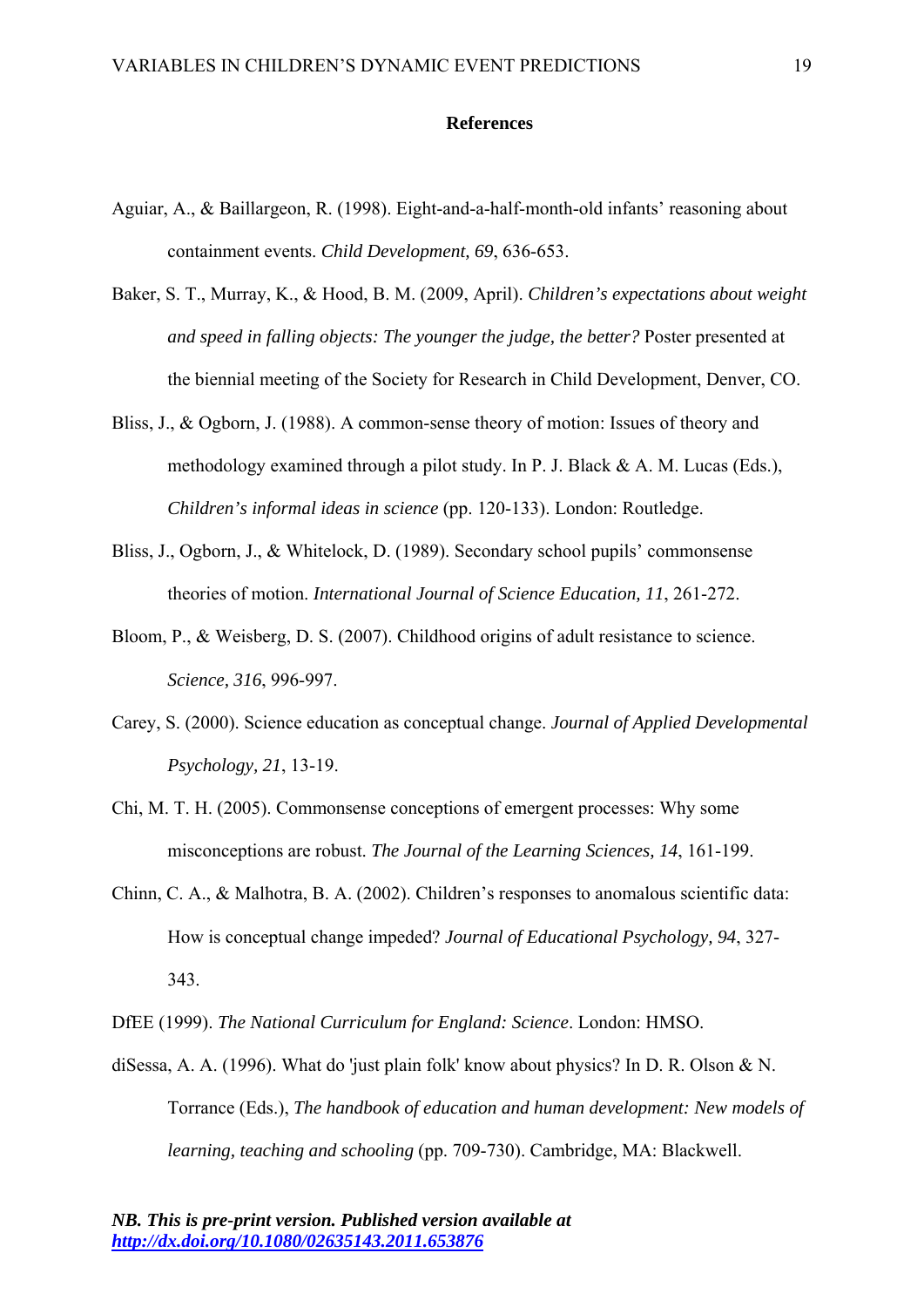- Duit, R. (2009). *Bibliography STCE: Students' and teachers' conceptions and science education*. Retrieved October 23, 2009, from http://www.ipn.unikiel.de/aktuell/stcse/stcse.html
- Duit, R., Treagust, D. F., & Widodo, A. (2008). Teaching science for conceptual change: theory and practice. In S. Vosniadou (Ed.), *International handbook of research on conceptual change* (pp. 629-646). London: Routledge.
- Galili, I. (2001). Weight versus gravitational force: Historical and educational perspectives. *International Journal of Science Education, 23*, 1073-1093.
- Gibson, E. J. (1969). *Principles of perceptual learning and development*. New York, NY: Appleton Century Crofts.
- Gunstone, R. F., & White, R. T. (1981). Understanding of gravity. *Science Education, 65*, 291-299.
- Hast, M., & Howe, C. (in press). Towards a complete commonsense theory of motion: The interaction of dimensions in children's predictions of natural object motion. *International Journal of Science Education*.
- Howe, C. J. (1998). *Conceptual structure in childhood and adolescence: The case of everyday physics.* London: Routledge.
- Inhelder, B., & Piaget, J. (1958). *The growth of logical thinking from childhood to adolescence* (A. Parsons & S. Milgram, Trans.). London: Routledge & Kegan Paul.
- Klaassen, K. (2005). The concept of force as a constitutive element of understanding the world. In K. Boersma, M. Goedhart, O. de Jong, & H. Eijkelhof (Eds.), *Research and the quality of science education* (pp. 447-457). Dordrecht: Springer.
- Maloney, D. P. (1988). Novice rules for projectile motion. *Science Education, 72*, 501-513.
- Martin, M. O., Mullis, I. V. S., Foy, P., Olson, J., Erberber, E., Preuschoff, C. et al. (2008). *TIMSS 2007 international science report: Findings from IEA's trends in international*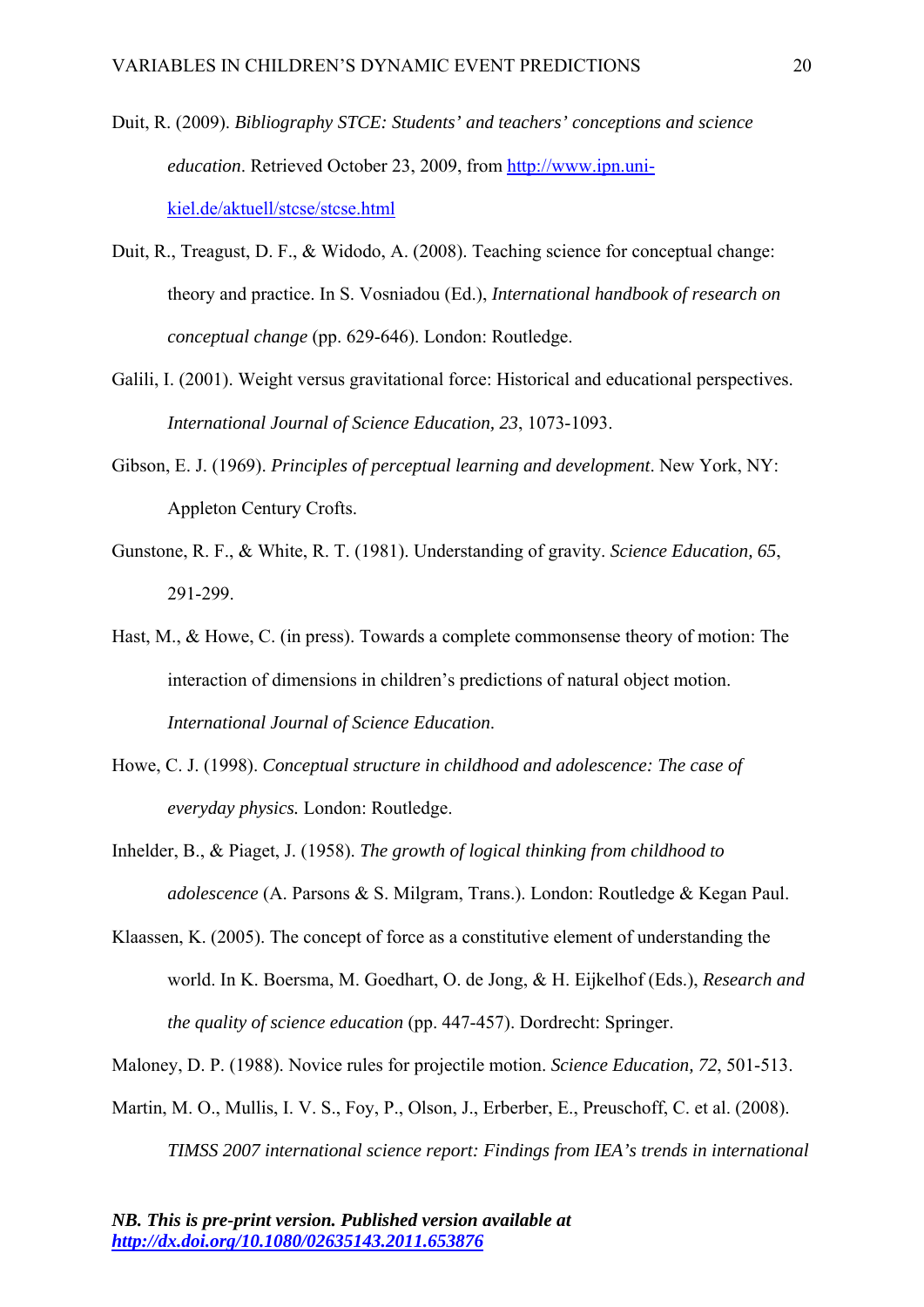*mathematics and science study at the fourth and eighth grades*. Chestnut Hill, MA: TIMSS & PIRLS International Study Center.

- Molina, M., & Jouen, F. (2002). Weight perception in 12-month-old infants. *Infant Behavior and Development, 26*, 49-63.
- Murphy, C., & Beggs, J. (2005). *Primary science in the UK: A scoping study*. London: Wellcome Trust.
- Nachtigall, D. (1982). Vorstellungen von Fünftkläßlern über den freien Fall [Fifth-grader's conceptions of free fall]. *Naturwissenschaften im Unterricht – Physik/Chemie, 30*, 91- 97.
- Ogborn, J. (1985). Understanding students' understandings: An example from dynamics. *European Journal of Science Education, 7*, 141-150.
- Piaget, J., & Inhelder, B. (1974). *The child's conception of quantities: Conservation and atomism* (A. J. Pomerans, Trans.). London: Routledge & Kegan Paul.
- Planinic, M., Boone, W. J., Krsnik, R., & Beilfuss, M. L. (2006). Exploring alternative conceptions from Newtonian dynamics and simple DC circuits: Links between item difficulty and item confidence. *Journal of Research in Science Teaching, 43*, 150-171.
- Reif, F. (2008). *Applying cognitive science to education: Thinking and learning in scientific and other complex domains*. Cambridge, MA: MIT Press.
- Sequeira, M., & Leite, L. (1991). Alternative conceptions and history of science in physics teacher education. *Science Education, 75*, 45-56.
- Sherin, B. (2006). Common sense clarified: The role of intuitive knowledge in physics problem solving. *Journal of Research in Science Teaching, 43*, 535-555.
- Smith, C., Carey, S., & Wiser, M. (1985). On differentiation: A case study of the development of the concepts of size, weight, and density. *Cognition, 21*, 177-237.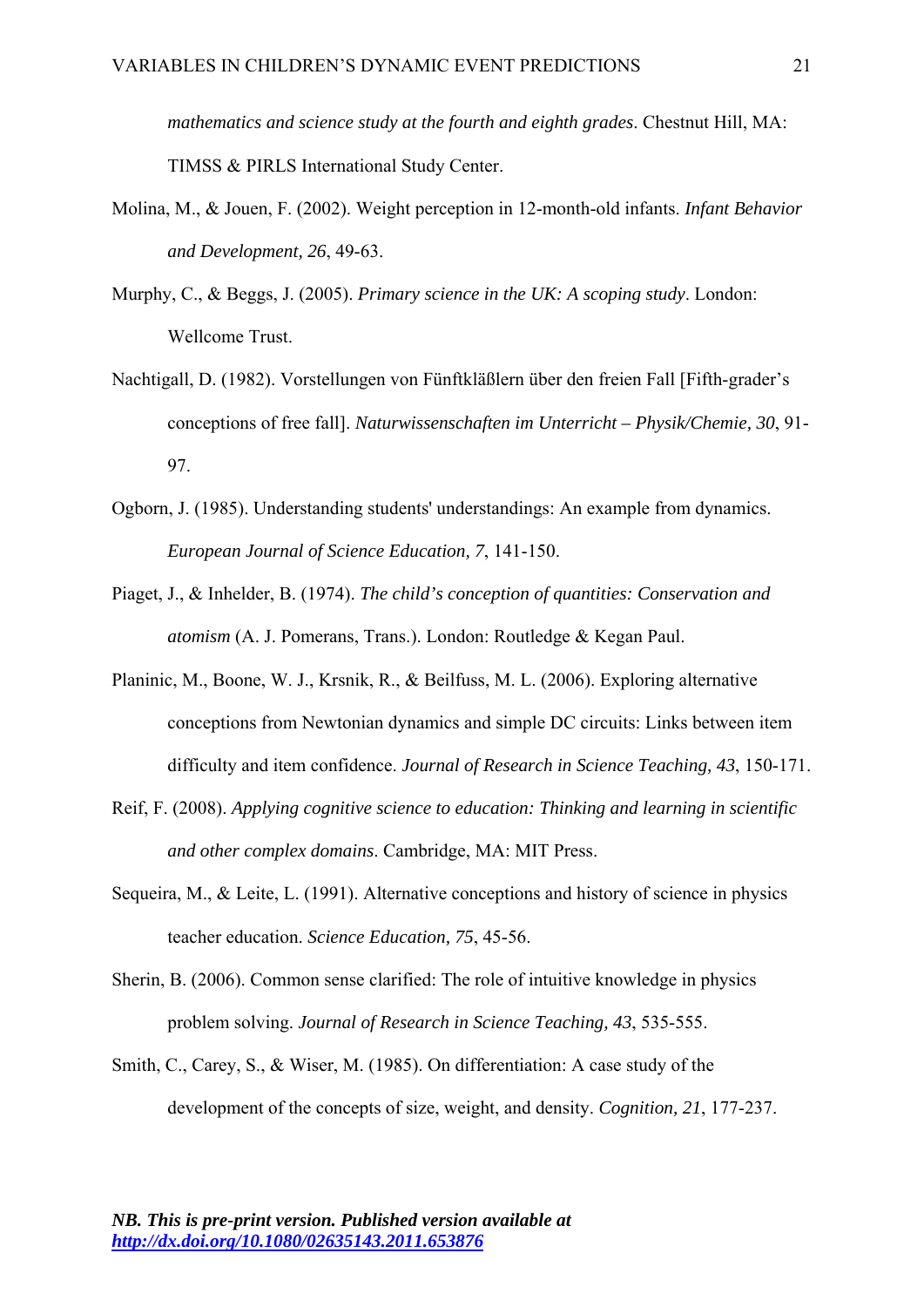- SSERC (2009). *5-14 national guidelines environmental studies (science)*. Retrieved March 16, 2011, from http://www.ise5-14.org.uk/Prim3/New\_guidelines/Intro.htm
- Tao, P.-K., & Gunstone, R. F. (1999). The process of conceptual change in force and motion during computer-supported physics instruction. *Journal of Research in Science Teaching, 36*, 859-882.
- van Hise, Y. A. (1988). Student misconceptions in mechanics: An international problem? *The Physics Teacher, 26*, 498-502.
- Vosniadou, S., & Ioannides, C. (1998). From conceptual development to science education: A psychological point of view. *International Journal of Science Education, 20*, 1213- 1230.
- Wilkening, F., & Huber, S. (2002). Children's intuitive physics. In U. Goswami (Ed.), *Blackwell handbook of childhood cognitive development* (pp. 349-370). Oxford: Blackwell Publishing.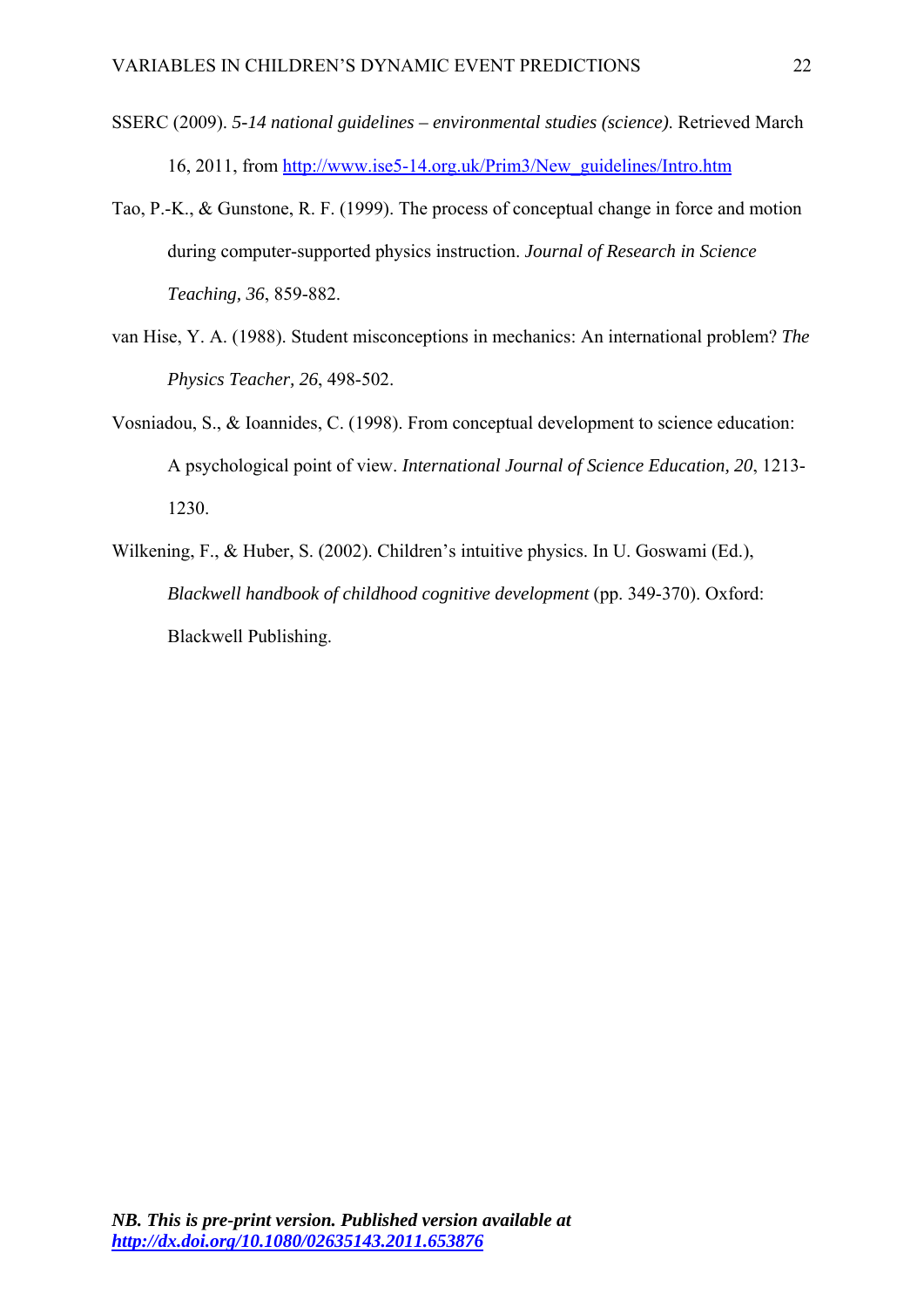

*Figure 1*. Mean scores for overall faster motion justification directions for motion along a horizontal.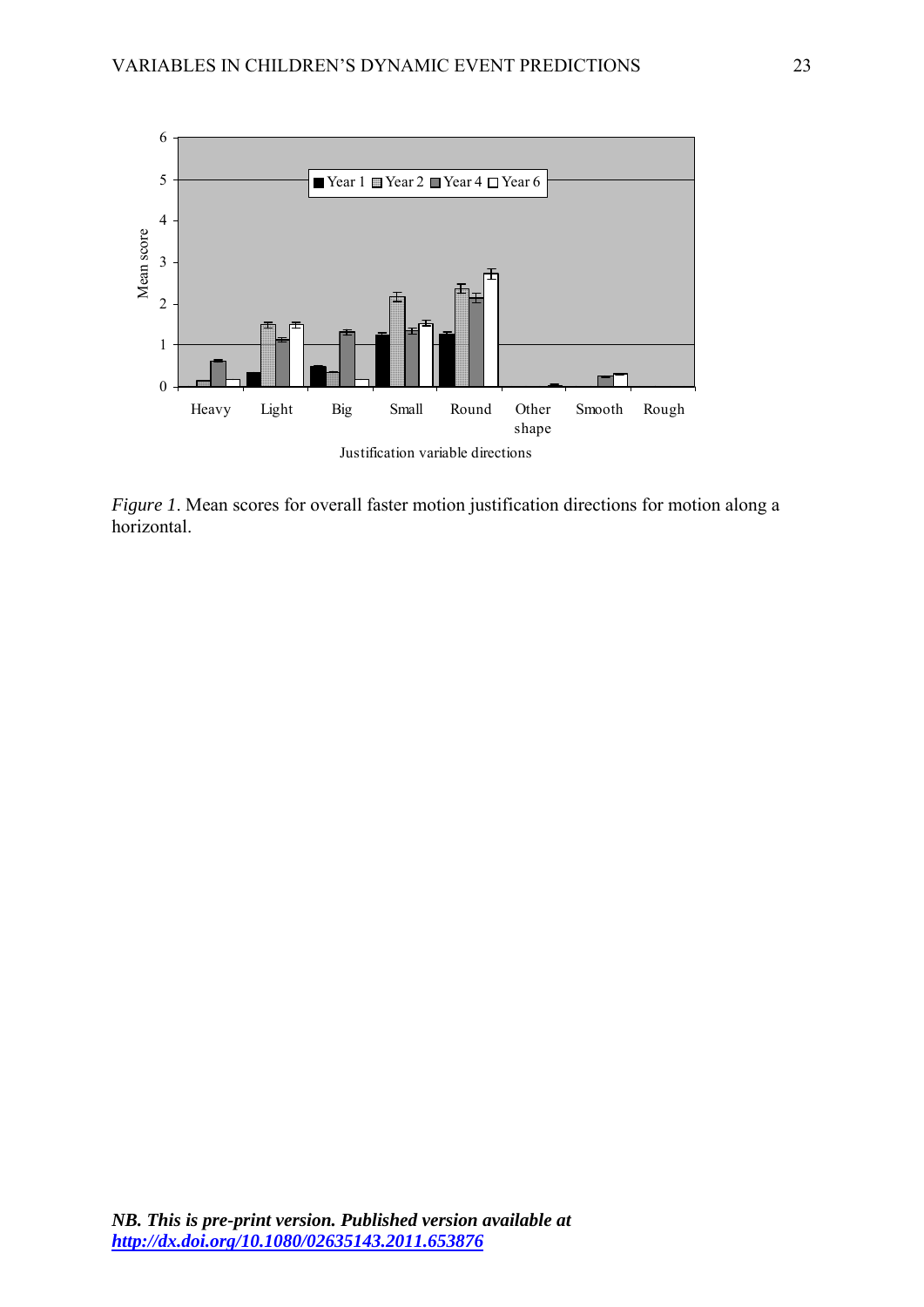

*Figure 2*. Mean scores for overall faster motion justification directions for motion in fall.